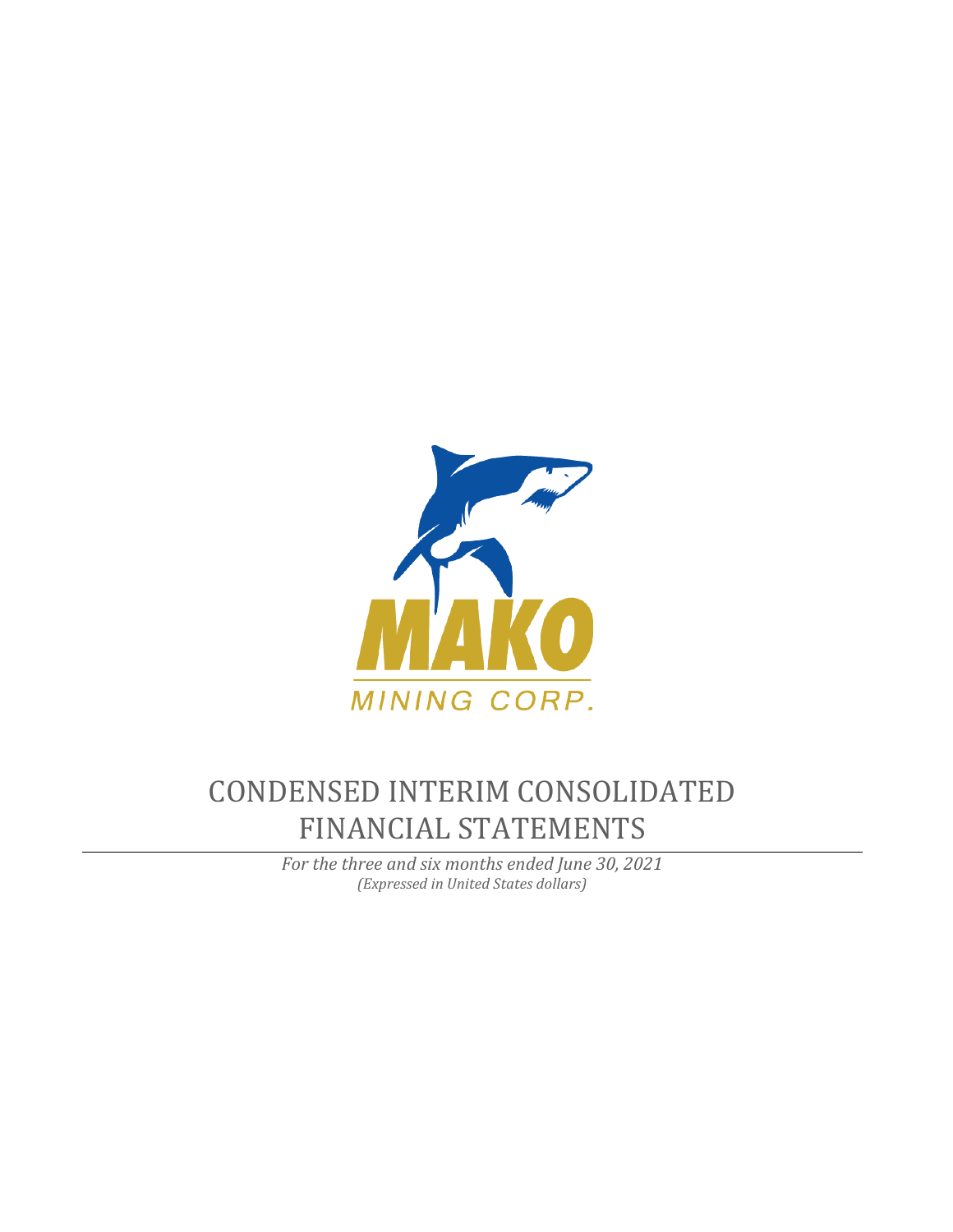

# CONDENSED INTERIM CONSOLIDATED STATEMENTS OF FINANCIAL POSITION Expressed in thousands of United States dollars (Unaudited)

| As at                                         | <b>Note</b> | June 30, 2021     | December 31, 2020 |
|-----------------------------------------------|-------------|-------------------|-------------------|
| <b>ASSETS</b>                                 |             |                   |                   |
| Current                                       |             |                   |                   |
| Cash and cash equivalents                     |             | \$<br>$1,777$ \$  | 2,633             |
| Receivables                                   |             | 124               | 149               |
| Inventories                                   | 4           | 601               | 375               |
| Prepaid expenses, and other                   |             | 415               | 209               |
| <b>Total current assets</b>                   |             | 2,917             | 3,366             |
| <b>Exploration and evaluation assets</b>      | 5           | 765               | 765               |
| Mineral property, plant and equipment         | 6           | 55,749            | 45,298            |
| <b>TOTAL ASSETS</b>                           |             | \$<br>$59,431$ \$ | 49,429            |
| <b>LIABILITIES AND SHAREHOLDERS' EQUITY</b>   |             |                   |                   |
| <b>Current liabilities</b>                    |             |                   |                   |
| Accounts payable and accrued liabilities      | 7           | \$<br>11,672 \$   | 5,132             |
| Mexico mining concession taxes                | 7           |                   | 8,878             |
| Term loan                                     | 9           | 9,030             | 1,719             |
| Provision for reclamation and rehabilitation  | 8           | 1,080             | 806               |
| <b>Total current liabilities</b>              |             | 21,782            | 16,535            |
| Provision for reclamation and rehabilitation  | 8           | 921               | 834               |
| <b>Term loan</b>                              | 9           | 15,150            | 15,150            |
| <b>Total liabilities</b>                      |             | 37,853            | 32,519            |
| Shareholders' equity (deficit)                |             |                   |                   |
| Share capital                                 | 10          | 88,026            | 87,262            |
| Contributed surplus                           |             | 11,585            | 11,634            |
| Accumulated other comprehensive income (loss) |             | 2,262             | 3,634             |
| Deficit                                       |             | (80, 295)         | (85, 620)         |
| Total shareholders' equity (deficit)          |             | 21,578            | 16,910            |
| TOTAL LIABILITIES AND SHAREHOLDERS' EQUITY    |             | \$<br>59,431 \$   | 49,429            |

Approved by the Audit Committee of the Board of Directors on August 27, 2021

 *"John Hick",* Audit Committee Chair *"Akiba Leisman",* Director

Nature of Operations and Going Concern (Note 1) Events after the reporting period (Note 16)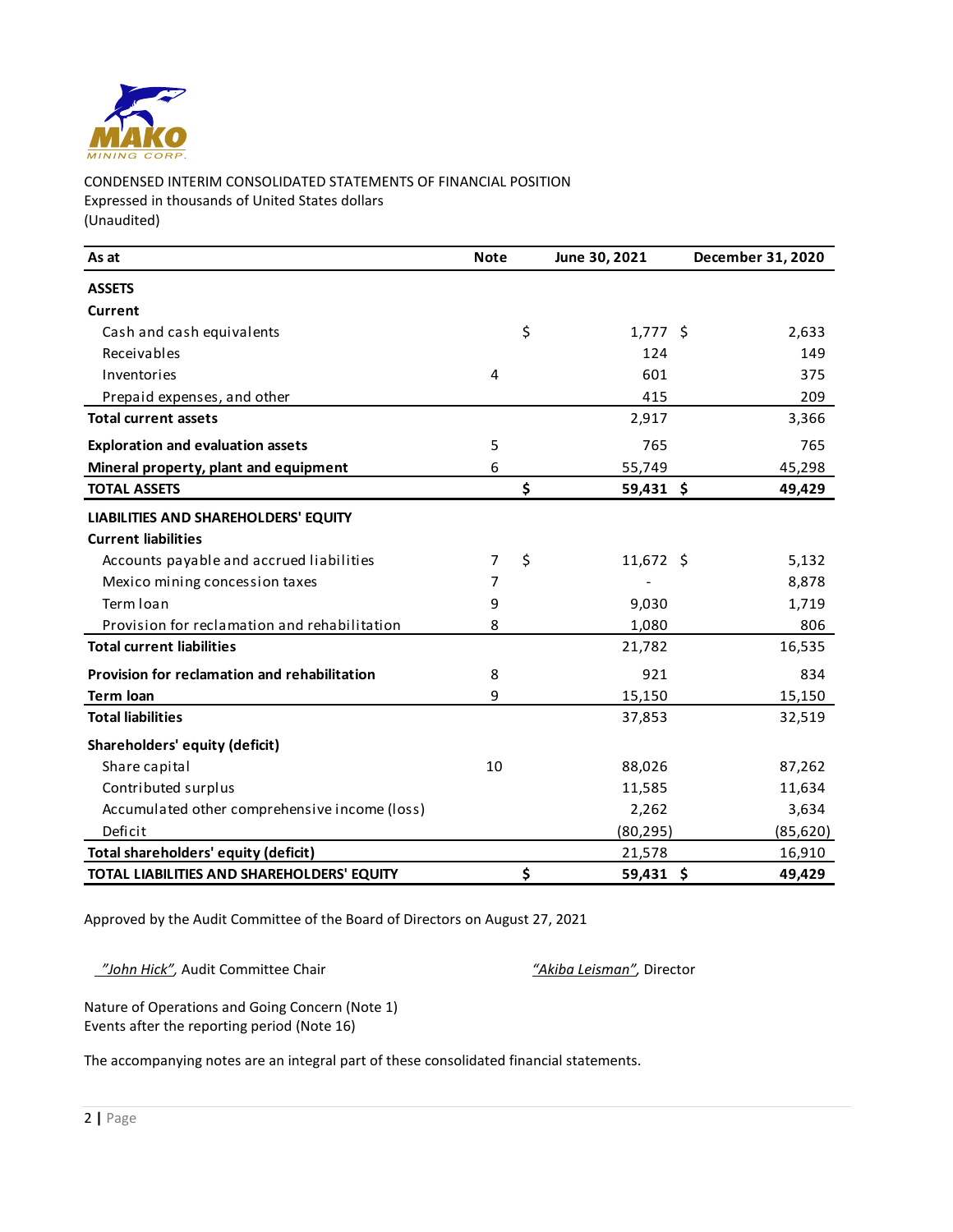

# CONDENSED INTERIM CONSOLIDATED STATEMENTS OF INCOME AND COMPREHENSIVE INCOME (LOSS) Expressed in thousands of United States dollars, except per share amounts (Unaudited)

|                                                           |             | For the three months ended |               | For the six months ended |                          |  |  |
|-----------------------------------------------------------|-------------|----------------------------|---------------|--------------------------|--------------------------|--|--|
|                                                           | <b>Note</b> | June 30, 2021              | June 30, 2020 | June 30, 2021            | June 30, 2020            |  |  |
| Revenue                                                   | \$          | \$                         | $52 \;$ \$    | \$                       | 552                      |  |  |
| Cost of sales                                             |             |                            |               |                          |                          |  |  |
| Production costs                                          |             |                            |               |                          | (21)                     |  |  |
| Change in inventories                                     |             |                            | (82)          |                          | (562)                    |  |  |
|                                                           |             | $\blacksquare$             | (82)          | $\frac{1}{2}$            | (583)                    |  |  |
| <b>Gross loss</b>                                         |             |                            | (30)          |                          | (31)                     |  |  |
| <b>Exploration and evaluation expenses</b>                |             | (401)                      | (1,526)       | (1, 280)                 | (3,831)                  |  |  |
| General and administrative expenses                       | 15          | (1, 444)                   | (1,666)       | (3,738)                  | (2,787)                  |  |  |
| Other income (expense)                                    |             |                            |               |                          |                          |  |  |
| Accretion and interest expense                            |             | (88)                       | (20)          | (143)                    | (47)                     |  |  |
| Change in provision for reclamation and rehabilitation    | 8           | 37                         | (660)         | (350)                    | (469)                    |  |  |
| Gain on disposal of subsidiaries                          | 3           |                            |               | 12,083                   |                          |  |  |
| Foreign exchange gain (loss)                              |             | (305)                      | (2, 197)      | (1,160)                  | 4,316                    |  |  |
| Interest income                                           |             |                            | $\mathbf{1}$  | $\overline{2}$           | 53                       |  |  |
| (Loss) income before income taxes                         |             | (2,201)                    | (6,098)       | 5,414                    | (2,796)                  |  |  |
| Income tax expense                                        |             | (89)                       |               | (89)                     | $\overline{\phantom{a}}$ |  |  |
| (Loss) income for the period                              | \$          | $(2,290)$ \$               | $(6,098)$ \$  | $5,325$ \$               | (2,796)                  |  |  |
| Other comprehensive (loss) income                         |             |                            |               |                          |                          |  |  |
| (Loss) income for the period                              |             | (2, 290)                   | (6,098)       | 5,326                    | (2,796)                  |  |  |
| Items subject to reclassification into statement of loss: |             |                            |               |                          |                          |  |  |
| Reclassification of foreign currency translation upon     |             |                            |               |                          |                          |  |  |
| disposal of subsidiaries                                  |             |                            |               | (2,013)                  |                          |  |  |
| Foreign currency translation adjustment                   |             | 368                        | 2,253         | 641                      | (3,508)                  |  |  |
| Other comprehensive income (loss) for the period          |             | 368                        | 2,253         | (1, 372)                 | (3,508)                  |  |  |
| Comprehensive (loss) income for the period                | \$          | $(1,922)$ \$               | $(3,845)$ \$  | $3,954$ \$               | (6, 304)                 |  |  |
| Basic and diluted income (loss) per common share          | \$          | $0.00$ \$                  | $(0.01)$ \$   | $0.01$ \$                | 0.00                     |  |  |
| Weighted average common shares outstanding (thousands)    |             | 657,448                    | 583,946       | 656,950                  | 583,824                  |  |  |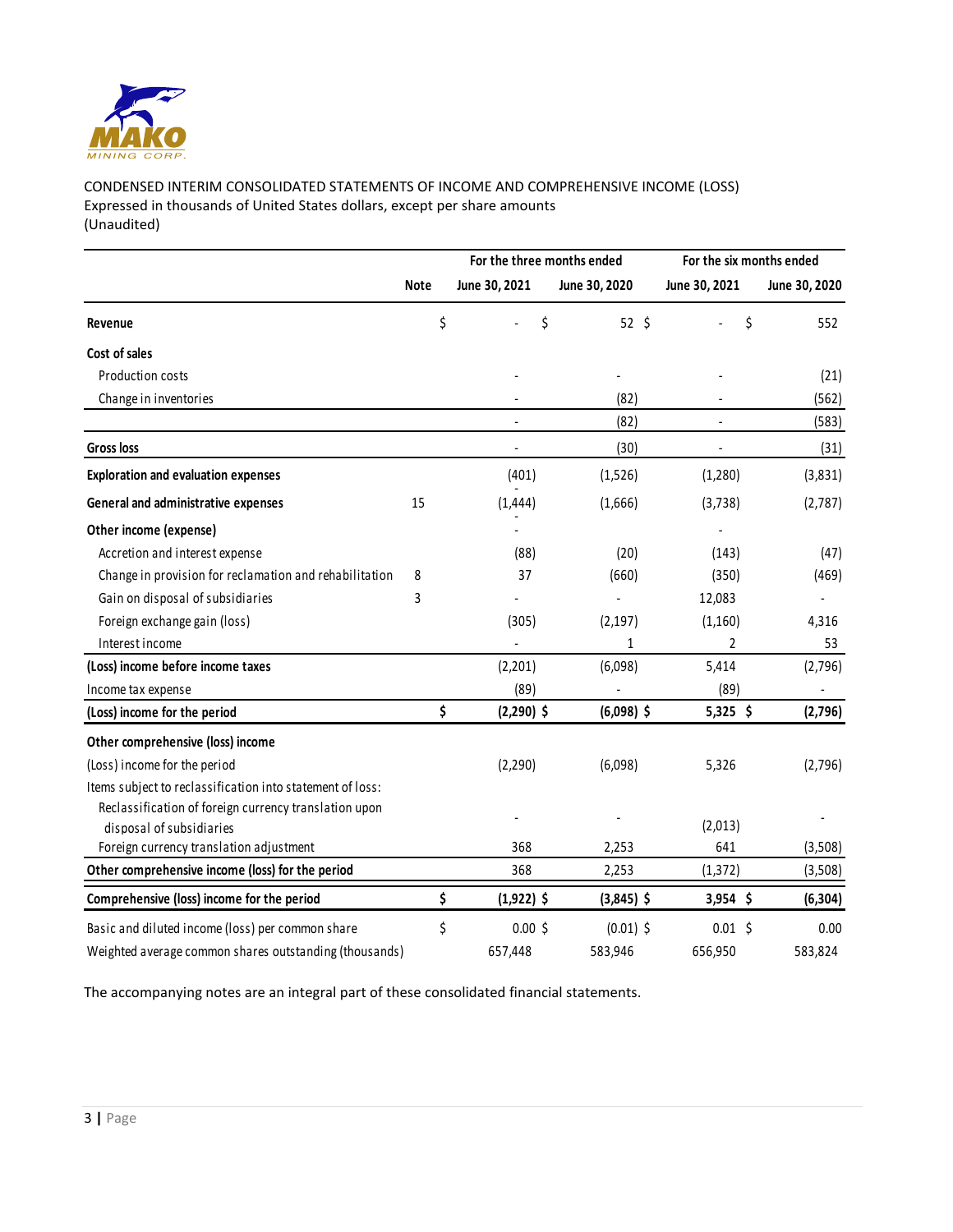

CONDENSED INTERIM CONSOLIDATED STATEMENTS OF CHANGES IN SHAREHOLDERS' EQUITY Expressed in thousands of United States dollars (Unaudited)

|                                      | <b>Number</b><br>(000s) |    | of shares Share capital |     | Contributed<br>surplus | <b>Accumulated</b><br>other<br>comprehensive<br>income (loss) | <b>Deficit</b> | Total                    |
|--------------------------------------|-------------------------|----|-------------------------|-----|------------------------|---------------------------------------------------------------|----------------|--------------------------|
| Balance at December 31, 2019         | 583,701                 | Ś. | 70,295                  | \$  | 7,673                  | \$<br>1,577<br>Ŝ.                                             | $(73, 491)$ \$ | 6,054                    |
| Shares issued on exercise of options | 825                     |    | 186                     |     | (69)                   |                                                               |                | 117                      |
| Share-based compensation             |                         |    |                         |     | 322                    |                                                               |                | 322                      |
| Net loss                             |                         |    |                         |     |                        |                                                               | (2,795)        | (2,795)                  |
| Other comprehensive loss             |                         |    |                         |     |                        | (3,508)                                                       |                | (3,508)                  |
| Balance at June 30, 2020             | 584,526                 | Ś. | 70,481                  | \$  | 7,926                  | \$<br>$(1,931)$ \$                                            | $(76, 286)$ \$ | 190                      |
| Shares issued on units private       |                         |    |                         |     |                        |                                                               |                |                          |
| placement                            | 71,000                  |    | 17,453                  |     |                        |                                                               |                | 17,453                   |
| Share issue costs                    |                         |    | (885)                   |     |                        |                                                               |                | (885)                    |
| Fair value of warrants               |                         |    |                         |     | 3,494                  |                                                               |                | 3,494                    |
| Shares issued on exercise of options | 605                     |    | 213                     |     | (98)                   |                                                               |                | 115                      |
| Share-based compensation             |                         |    |                         |     | 312                    |                                                               |                | 312                      |
| Net loss                             |                         |    |                         |     |                        |                                                               | (9, 334)       | (9, 334)                 |
| Other comprehensive income           |                         |    |                         |     |                        | 5,565                                                         |                | 5,565                    |
| Balance at December 31, 2020         | 656,131                 | Ś. | 87,262                  | Ś   | 11,634                 | \$<br>\$.<br>3,634                                            | $(85,620)$ \$  | 16,910                   |
| Shares issued on exercise of options | 2,565                   |    | 476                     |     |                        |                                                               |                | 476                      |
| Transfer of option value             |                         |    | 288                     |     | (288)                  |                                                               |                | $\overline{\phantom{a}}$ |
| Share-based compensation             |                         |    |                         |     | 239                    |                                                               |                | 239                      |
| Net income                           |                         |    |                         |     |                        |                                                               | 5,325          | 5,325                    |
| Other comprehensive loss             |                         |    |                         |     |                        | (1, 372)                                                      |                | (1, 372)                 |
| Balance at June 30, 2021             | 658,696                 | \$ | 88,026                  | \$. | 11,585                 | \$<br>$2,262$ \$                                              | $(80, 295)$ \$ | 21,578                   |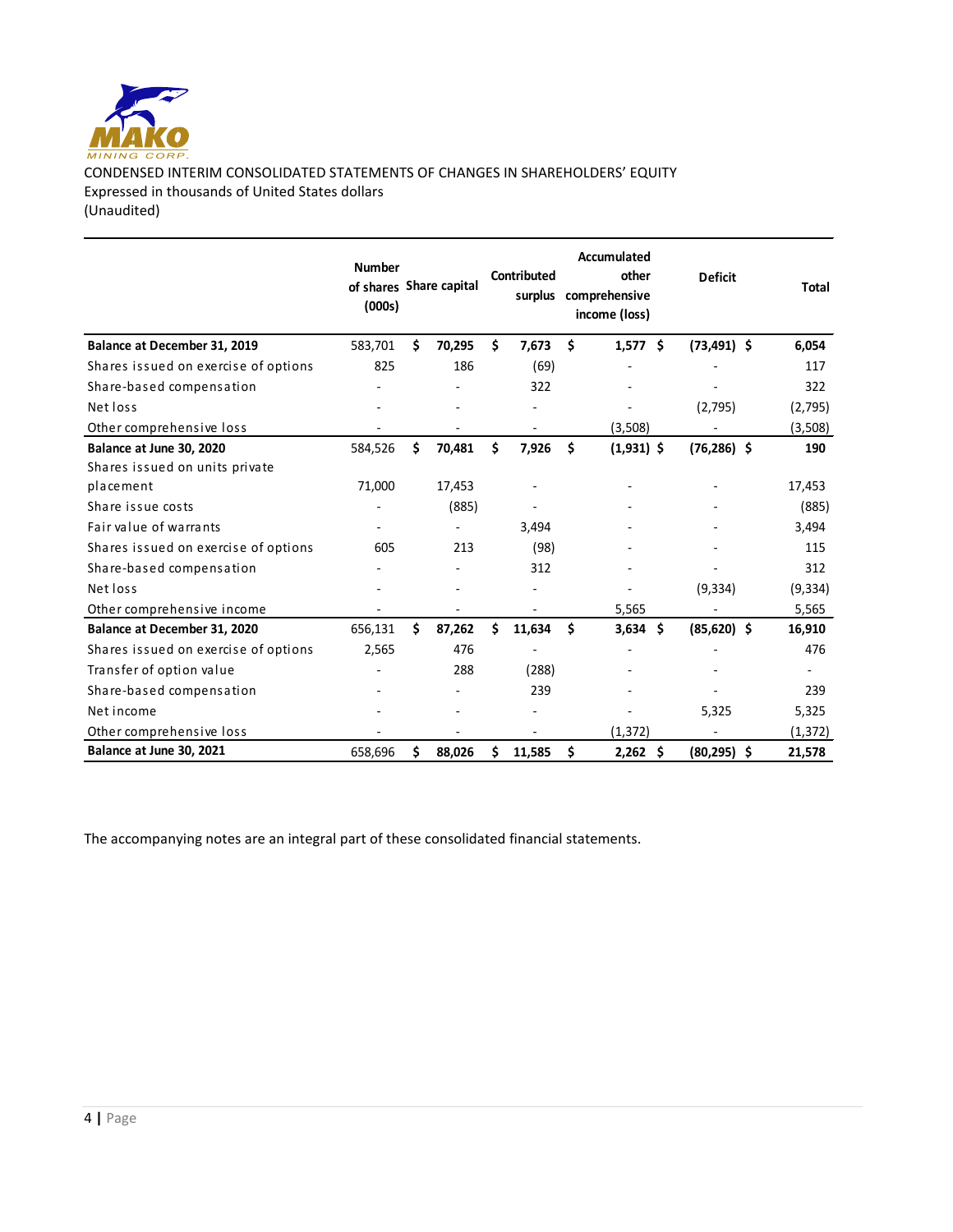

CONDENSED INTERIM CONSOLIDATED STATEMENTS OF CASH FLOWS Expressed in thousands of United States dollars (Unaudited)

|                                                                          |             | For the six months ended |               |  |  |  |  |
|--------------------------------------------------------------------------|-------------|--------------------------|---------------|--|--|--|--|
|                                                                          | <b>Note</b> | June 30, 2021            | June 30, 2020 |  |  |  |  |
| <b>Operating activities</b>                                              |             |                          |               |  |  |  |  |
| Net income for the period                                                |             | \$<br>$5,325$ \$         | (2,796)       |  |  |  |  |
| Non-cash items:                                                          |             |                          |               |  |  |  |  |
| Accretion expense                                                        |             | 123                      | 11            |  |  |  |  |
| Depreciation                                                             |             | 7                        | 8             |  |  |  |  |
| Change in provision for reclamation and rehabilitation                   |             | 350                      | 469           |  |  |  |  |
| Gain on disposal of subsidiaries                                         |             | (12,084)                 |               |  |  |  |  |
| Interest expense                                                         |             | 19                       | 657           |  |  |  |  |
| Share-based payments                                                     |             | 234                      | 287           |  |  |  |  |
| Unrealized foreign exchange loss                                         |             | 231                      | (3, 392)      |  |  |  |  |
|                                                                          |             | $\zeta$<br>$(5,795)$ \$  | (4, 756)      |  |  |  |  |
| Changes in non-cash working capital                                      | 15          | 994                      | (123)         |  |  |  |  |
| Net cash used in operating activities                                    |             | (4,801)                  | (4,879)       |  |  |  |  |
| <b>Investing activities</b>                                              |             |                          |               |  |  |  |  |
| Cash proceeds received, net of cash given up on disposal of subsidiaries |             | 27                       |               |  |  |  |  |
| Expenditures on mineral property, plant and equipment                    |             | (9,355)                  | (13, 443)     |  |  |  |  |
| Pre-production revenue                                                   |             | 4,611                    |               |  |  |  |  |
| Net cash used in (funded by) investing activities                        |             | \$<br>$(4,717)$ \$       | (13, 443)     |  |  |  |  |
| <b>Financing activities</b>                                              |             |                          |               |  |  |  |  |
| Drawdown on term loan                                                    |             | 6,001                    | 15,150        |  |  |  |  |
| Proceeds on exercise of options                                          |             | 476                      | 117           |  |  |  |  |
| Net cash provided by financing activates                                 |             | \$<br>$6,477$ \$         | 15,267        |  |  |  |  |
| Effect of foreign exchange on cash and cash equivalents                  |             | 2,185                    | (121)         |  |  |  |  |
| Change in cash and cash equivalents                                      |             | (856)                    | (3, 176)      |  |  |  |  |
| Cash and cash equivalents, beginning of period                           |             | 2,633                    | 4,253         |  |  |  |  |
| Cash and cash equivalents, end of period                                 |             | \$<br>1,777 \$           | 1,077         |  |  |  |  |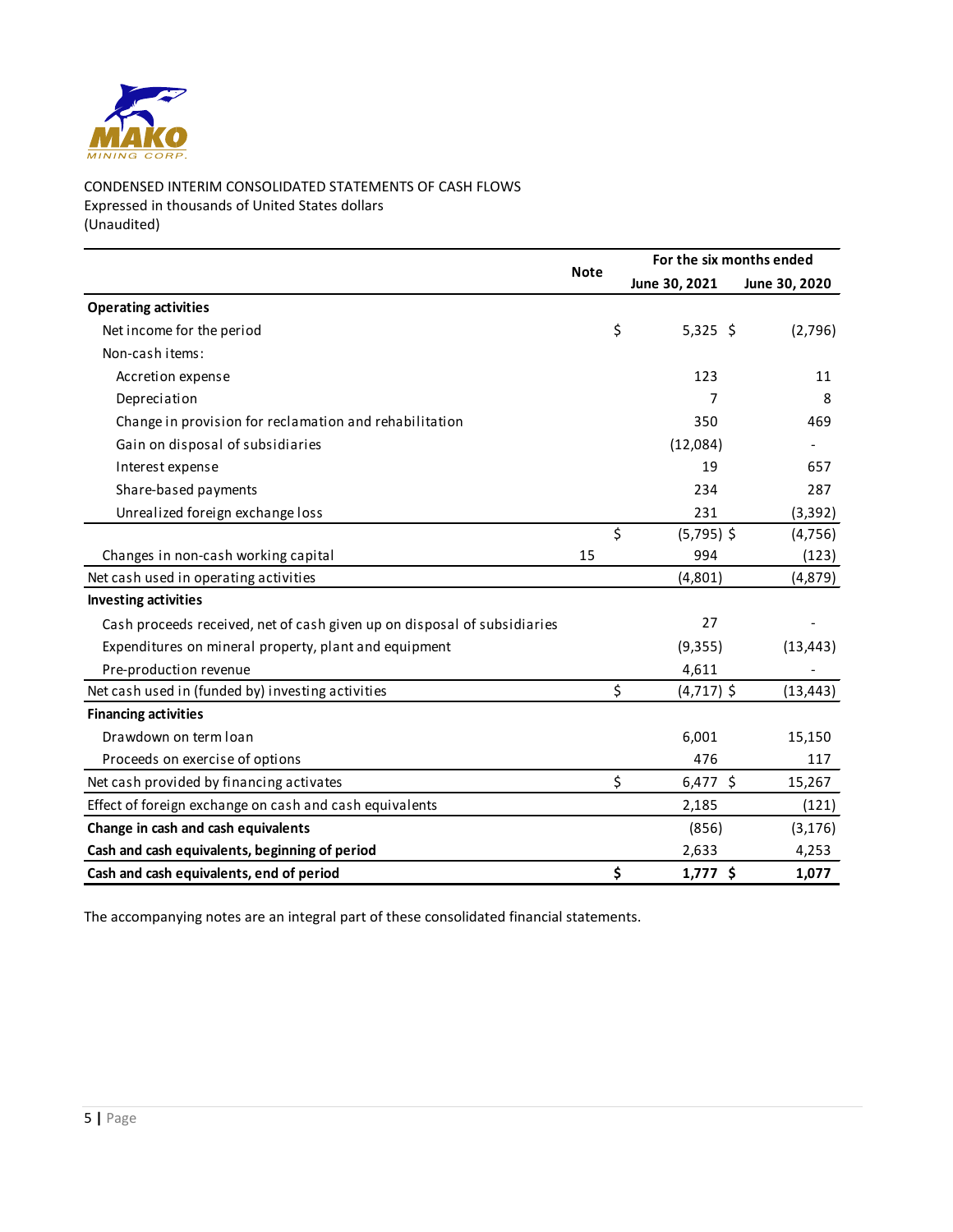

# **1. NATURE OF OPERATIONS AND GOING CONCERN**

Mako Mining Corp. ("Mako" or the "Company") was incorporated on April 1, 2004 under the laws of the Yukon Territory and continued into British Columbia under the *British Columbia Corporations Act.* The Company is listed on the TSX Venture Exchange ("TSX-V") under the symbol MKO. The address of the Company's corporate office and principal place of business is Suite 2833 – 595 Burrard Street, Vancouver, BC, Canada.

The Company's primary asset is the San Albino-Murra Property in Nicaragua ("San Albino Property"), which is in the development stage.

On March 31, 2021, the Company completed the sale of Mako's wholly-owned subsidiary, Marlin Gold Mining Ltd. ("Marlin") to GR Silver Mining Ltd ("GR Silver"). Refer to Note 3.

These condensed consolidated interim financial statements have been prepared on a going-concern basis, which contemplates the realization of assets and the satisfaction of liabilities in the normal course of operations for the foreseeable future.

As at June 30, 2021, the Company had cash and cash equivalents of \$1,777,415 (December 31, 2020 - \$2,633,410), a working capital deficit of \$18,865,100 (December 31, 2020 – \$13,169,019) and an accumulated deficit of \$80,294,681 (December 31, 2020 - \$85,620,270). The Company recorded net loss of \$2,290,439 and net income of \$5,325,588 for the three and six months ended June 30, 2021, respectively (net loss of \$6,096,864 and \$2,795,506 for three and six months ended June 30, 2020); and for the six months ended June 30, 2021 had cash outflows from operating activities of \$4,800,981 (for the six months ended June 30, 2020 - \$4,878,048) and investing outflows of \$4,717,325 (for the six months ended June 30, 2020 - \$13,443,314).

The Company's working capital position and its reliance on additional funding to be able to meet its liabilities as they fall due constitute a material uncertainty that may give rise to significant doubt as to the Company's ability to continue as a going concern.

The Company has primarily raised funds through the sale of securities and more recently, through debt. The Company expects that it will continue to obtain funding through similar or other means depending on market conditions and other relevant factors at the time. However, there can be no assurance that the Company will be able to obtain such additional funding or obtain it on acceptable terms. These consolidated financial statements do not reflect the adjustments to carrying values of assets and liabilities that would be necessary should the going concern assumption prove to be inappropriate, and these adjustments could be material.

# **2. BASIS OF PRESENTATION**

(a) Statement of compliance

These condensed interim consolidated financial statements have been prepared in accordance with International Accounting Standard ("IAS") 34, Interim Financial Reporting using accounting policies consistent with the International Financial Reporting Standards issued by the International Accounting Standards Board ("IFRS").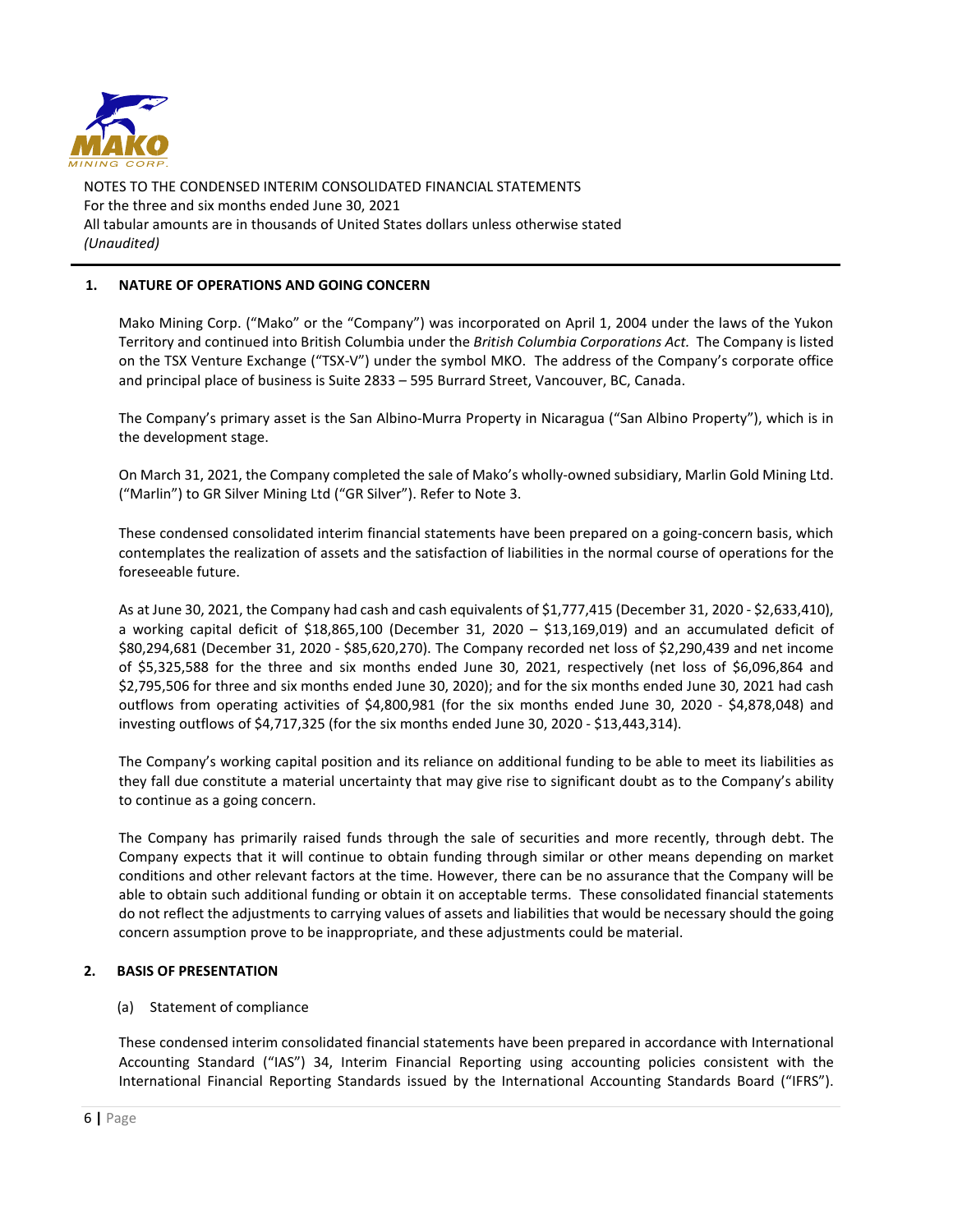

Accordingly, they do not include all the information and notes to the consolidated financial statements required by IFRS for complete financial statements and should be read in conjunction with the Company's most recent audited consolidated financial statements for the year ended December 31, 2020.

These condensed interim consolidated financial statements were approved for issuance by the Board of Directors on August 27, 2021.

### (b) Basis of presentation

The accounting policies and methods used in the preparation of these condensed interim consolidated financial statements are the same as those applied in the Company's most recent audited consolidated financial statements for the year ended December 31, 2020.

These consolidated financial statements have been prepared on a historical cost basis except for certain financial instruments that are measured at fair value.

#### (c) Basis of consolidation

These consolidated financial statements include the accounts of the Company and its subsidiaries. All intercompany transactions, balances, revenues and expenses have been eliminated upon consolidation.

Subsidiaries are included in the consolidated financial statements from the date of acquisition or control until the date of disposition or control ceases. Control exists when the Company has exposure or rights to variable returns from its involvement with an entity, and the ability to affect those returns through its power over the entity.

The consolidated financial statements of the Company include the following subsidiaries:

|                                   | Referred         | Place of             | Ownership |                                                |
|-----------------------------------|------------------|----------------------|-----------|------------------------------------------------|
| Subsidiary                        | to as            | incorporation        | interest  | <b>Principal activity</b>                      |
| Gold Belt, S.A.                   | "Gold Belt"      | Nicaragua            | 100%      | Holds mineral interest in Nicaragua.           |
| Marlin Gold Mining Ltd.           | "Marlin"         | Canada               | 100%      | Parent of Marlin Trading, Oro Gold and         |
|                                   |                  |                      |           | Prestadora. Disposed on March 31, 2021         |
| Marlin Gold Trading Inc.          | "Marlin Trading" | <b>Barbados</b>      | 100%      | Commodity streaming company. Disposed on       |
|                                   |                  |                      |           | March 31, 2021                                 |
| Nicoz Resources, S.A.             | "Nicoz"          | Nicaragua            | 100%      | Holds mineral interest in Nicaragua            |
| Oro Gold de Mexico, S.A. de C.V.  | "Oro Gold"       | Mexico               | 100%      | Holds mineral interest in Mexico. Disposed on  |
|                                   |                  |                      |           | March 31, 2021                                 |
| Prestadora de Servicos Zacatecas. | "Prestadora"     | Mexico               | 100%      | Performs payroll functions in Mexico. Disposed |
| S.A. de C.V.                      |                  |                      |           | on March 31, 2021.                             |
| Mako US Corp.                     | "Mako US"        | <b>United States</b> | 100%      | Incorporated on June 19, 2019, service company |

#### (d) Use of judgements and estimates

The preparation of these condensed interim consolidated financial statements requires management to make judgments, estimates and assumptions that affect the application of accounting policies and reported amounts of assets and liabilities, income and expenses. The estimates and associated assumptions are based on historical experience and various other factors that are believed to be reasonable under the circumstances, the results of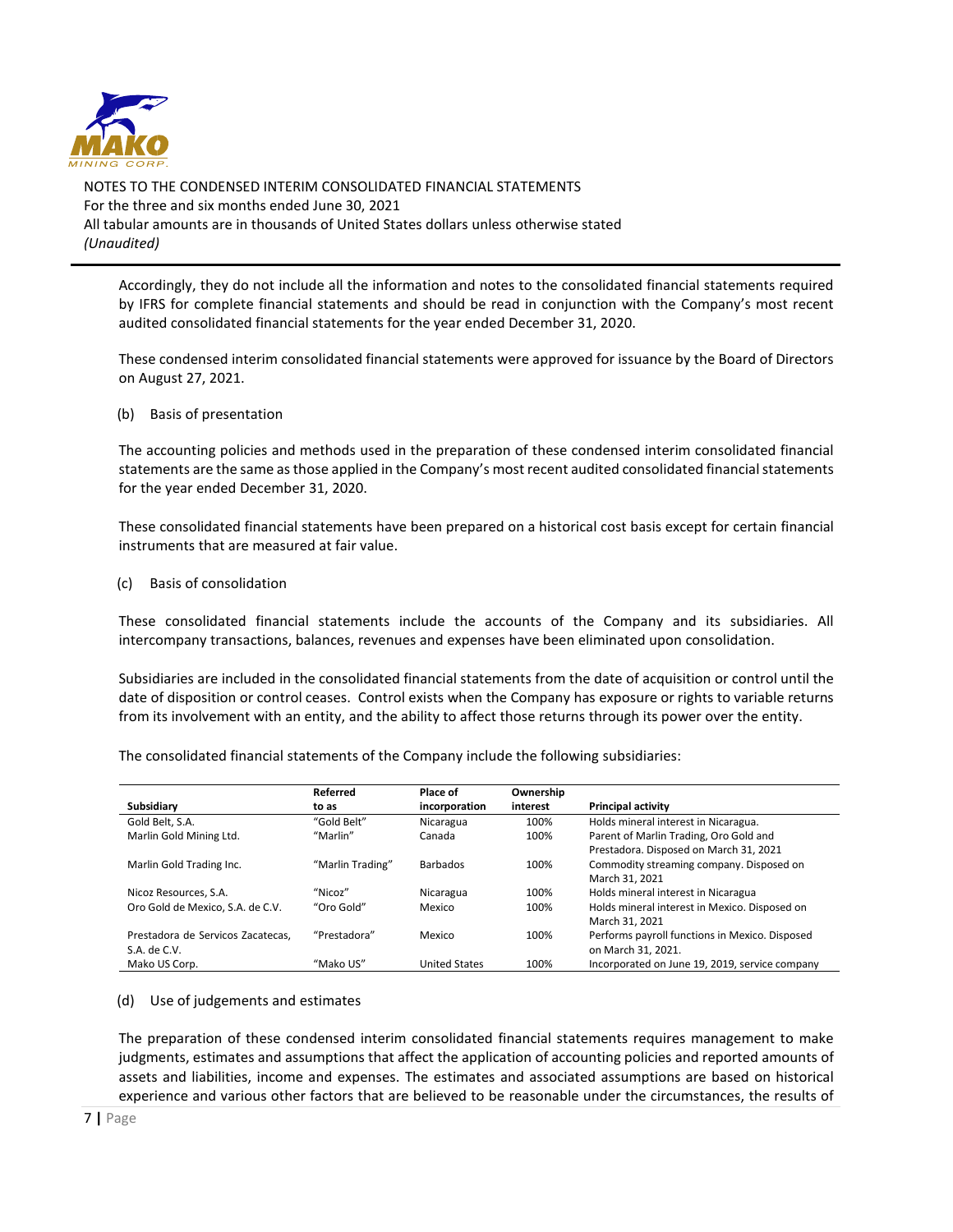

which form the basis of making the judgments about carrying values of assets and liabilities that are not readily apparent from other sources. Actual results may differ from these estimates.

Estimates and underlying assumptions are reviewed at each period end. Revisions to accounting estimates are recognized in the period in which the estimates are revised and in any future periods affected.

The determination of when a mine is in the condition necessary for it to be capable of operating in the manner intended by management (referred to as "commercial production") is a matter of significant judgement. In making this determination, management will consider several factors, including:

- when the mine is substantially complete and ready for its intended use;
- the mine has the ability to sustain ongoing production at a steady or increasing level;
- the mine has reached a level of predetermined percentage of design capacity;
- mineral recoveries are at or near the expected production level, and;
- a reasonable period of testing of the mine plant and equipment has been completed.

On July 1, 2021, these conditions were met and the Company declared commercial production.

The significant judgments made by management in applying the Company's accounting policies and the key sources of estimation uncertainty were the same as those that applied to the consolidated financial statements as at and for the year ended December 31, 2020.

# **COVID-19 Estimation Uncertainty - Update**

In March 2020, the World Health Organization declared a global pandemic related to COVID-19. The current and expected impacts on global commerce are anticipated to be far reaching. To date there has been volatility in stock, commodity and foreign exchange markets and the global movement of people and some goods has become restricted. While the Company continues to operate its business and finalize the development of the San Albino Project, there is significant ongoing uncertainty surrounding COVID-19 and the extent and duration of the impacts that it may have on future production, future cash flows in 2021, estimates regarding deferred income taxes and valuation allowances and on global financial markets. The impact of COVID-19 on the global economic environment, and the local jurisdictions in which the Company operates, could result in changes to the way the Company runs its mines. These changes could result in revenues or costs being different from the Company's expectations. This impact could be material. The current impact of COVID-19 on the Company has been the delay in the commencement of production.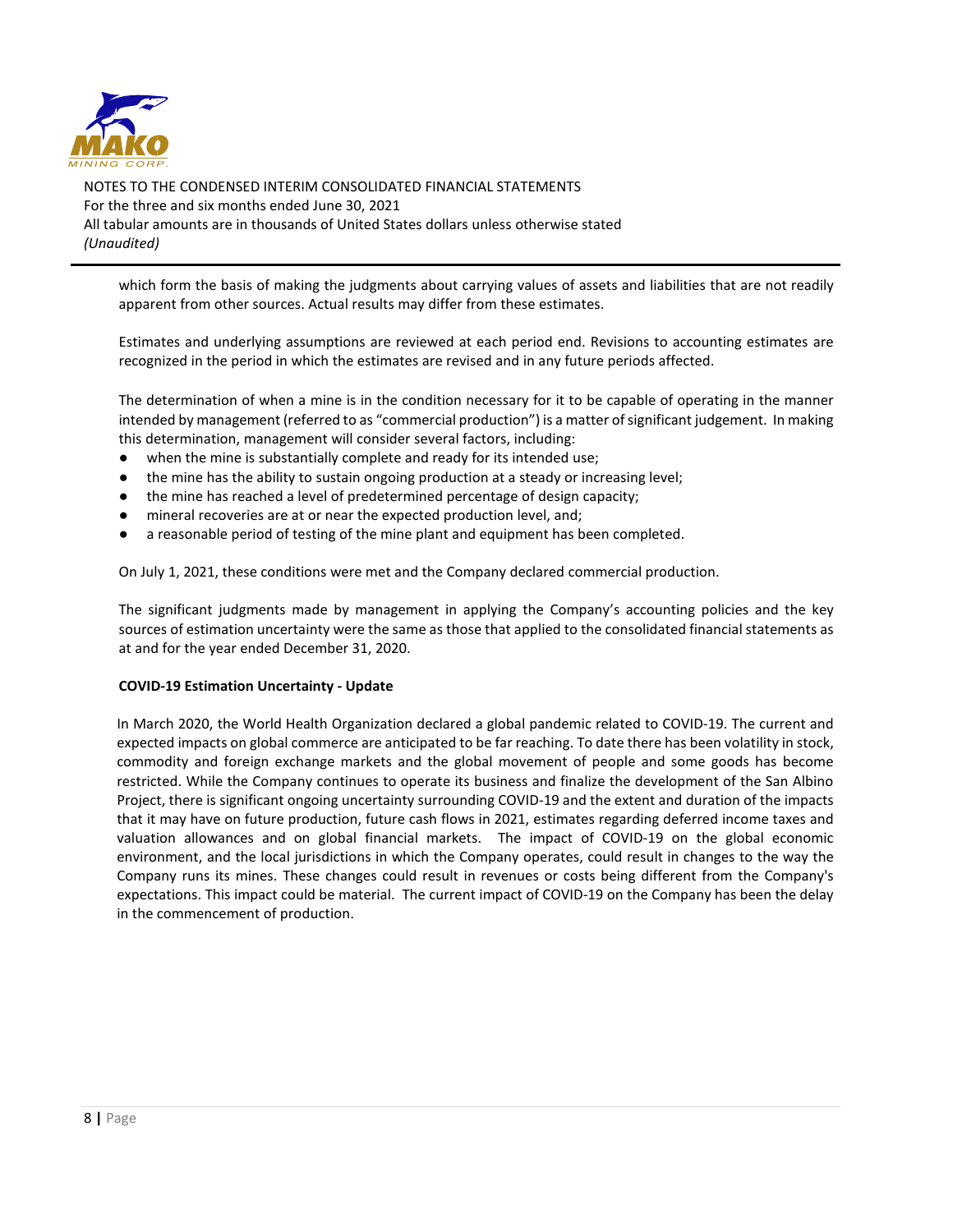

# **3. DISPOSAL OF SUBSIDIARIES**

On March 31, 2021, Mako completed the transaction whereby GR Silver acquired 100% of the shares in the Company's wholly-owned subsidiary, Marlin ("GR Silver Transaction"). Marlin (incorporated in Canada) is the parent company of Oro Gold (incorporated in Mexico), which owns the La Trinidad mine in Sinaloa, Mexico; and Marlin Trading (incorporated in Barbados) (collectively, the "Marlin Group"). Mako will continue to be responsible for all necessary reclamation obligations until it receives an acknowledgement from SEMARNAT (the Mexican environmental authority) that Oro Gold's closure plan is complete (refer to note 9) and the final instalment of the settlement agreement entered into in October 2019 with the Company's mining contractor in Mexico (refer to note 8). In consideration for the sale of the common shares of Marlin to GR Silver, Mako received C\$50,000 in cash, a 1% NSR on all concessions currently owned by Oro Gold and the assumption of liability by GR Silver of approximately US\$9.5 million in unpaid concession taxes. GR Silver was also granted the right to purchase the NSR at any time upon making a one-time payment of US\$2,000,000.

| Cash consideration (C\$50,000), received                                                      | 39,649     |
|-----------------------------------------------------------------------------------------------|------------|
| Carrying value of the Marlin Group net liabilities disposed on March 31, 2021:                |            |
| Cash                                                                                          | (12, 639)  |
| Receivable and prepaids                                                                       | (34, 655)  |
| Accounts payable and accrued liabilities                                                      | 10,108,855 |
|                                                                                               | 10,061,561 |
| Reclassification of cumulative translation adjustment from AOCI upon disposal of subsidiaries | 2,021,958  |
| Gain on disposal of subsidiaries                                                              | 12,083,519 |

# **4. INVENTORIES**

| As at                    | June 30, 2021 | December 31, 2020 |
|--------------------------|---------------|-------------------|
| Supplies and spare parts | 601           | 275               |
|                          | 601           | 375               |

# **5. EXPLORATION AND EVALUATION ASSETS**

The following exploration and evaluation assets (acquisition costs) are located in Nicaragua:

|                                              | <b>Potrerillos</b> | El Jicaro | Total |
|----------------------------------------------|--------------------|-----------|-------|
| Balance, December 31, 2020 and June 30, 2021 | 645                | 120       | 765   |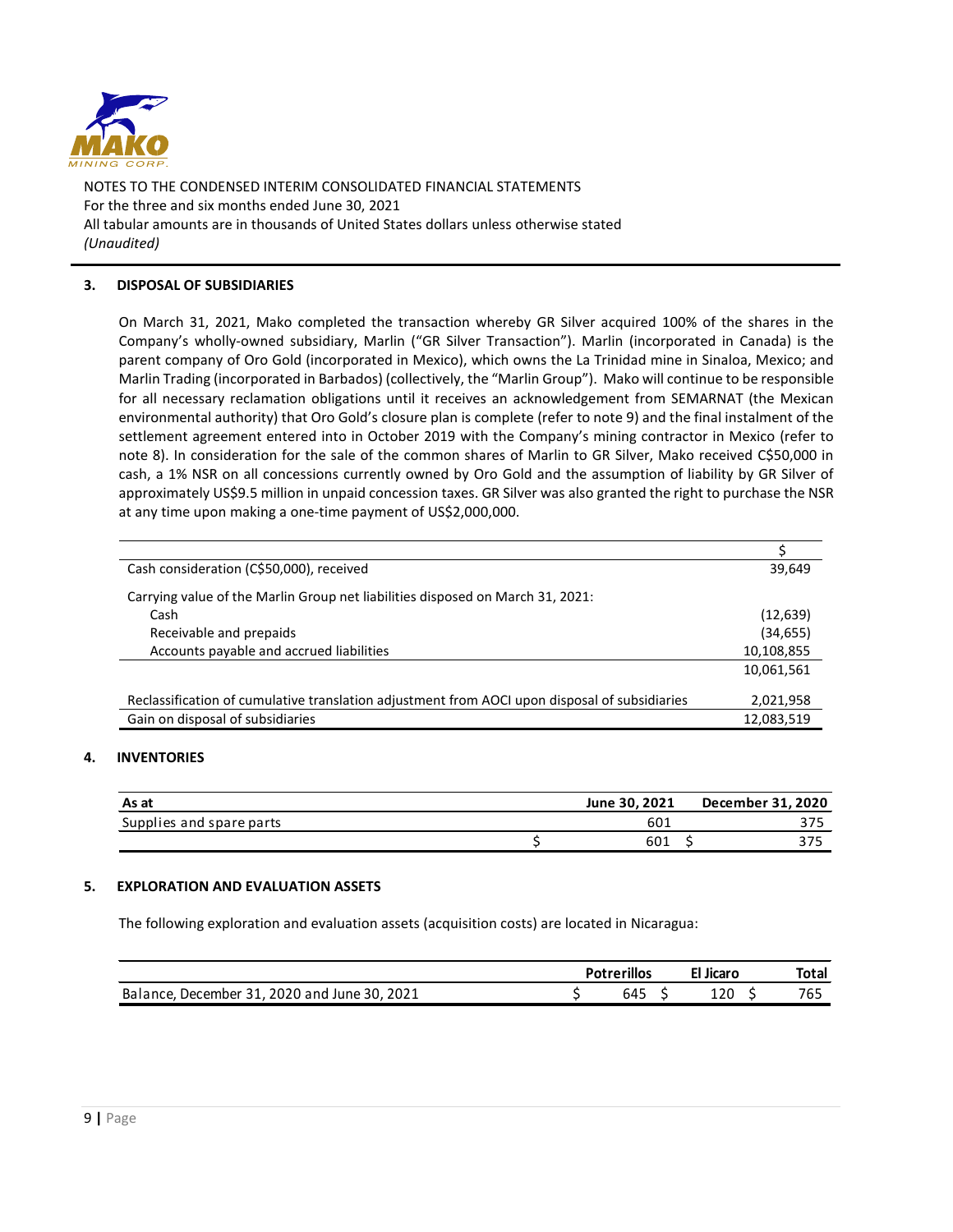

# **6. MINERAL PROPERTY, PLANT AND EQUIPMENT**

|                                         | Construction<br>in progress |    | Land       |     | <b>Building</b>  |                    | Equipment                |                      | <b>Total</b> |
|-----------------------------------------|-----------------------------|----|------------|-----|------------------|--------------------|--------------------------|----------------------|--------------|
| Cost                                    |                             |    |            |     |                  |                    |                          |                      |              |
| As at December 31, 2019                 | \$<br>7,775                 | Ŝ. | $1,452$ \$ |     | 124 <sub>5</sub> |                    | 1,365                    | Ŝ.                   | 10,716       |
| Additions                               | 35,055                      |    | 429        |     |                  |                    | 124                      |                      | 35,608       |
| Disposals                               |                             |    |            |     |                  |                    | (302)                    |                      | (302)        |
| Foreign currency translation adjustment | 179                         |    |            |     |                  |                    |                          |                      | 179          |
| As at December 31, 2020                 | \$<br>43,009                | Ŝ. | 1,881      | -\$ | 124              | Ś                  | 1,187                    | Ś.                   | 46,201       |
| Additions                               | 14,447                      |    | 575        |     |                  |                    | 38                       |                      | 15,060       |
| Pre-production proceeds                 | (4,611)                     |    |            |     |                  |                    |                          |                      | (4,611)      |
| Disposals                               |                             |    |            |     |                  |                    |                          |                      |              |
| Foreign currency translation adjustment | 153                         |    |            |     |                  |                    |                          |                      | 153          |
| As at June 30, 2021                     | \$<br>52,998                | Ś. | 2,456      | \$  | 124              | \$                 | 1,225                    | Ś.                   | 56,803       |
|                                         |                             |    |            |     |                  |                    |                          |                      |              |
| <b>Accumulated depreciation</b>         |                             |    |            |     |                  |                    |                          |                      |              |
| As at December 31, 2019                 | \$                          | \$ |            | \$  | 102 <sup>5</sup> |                    | 609 \$                   |                      | 711          |
| Disposals                               |                             |    |            |     |                  |                    | (73)                     |                      | (73)         |
| Depreciation                            |                             |    |            |     | 12               |                    | 253                      |                      | 265          |
| As at December 31, 2020                 | \$                          | \$ |            | Ś   | 114              | Ś                  | 789                      | $\boldsymbol{\zeta}$ | 903          |
| Disposals                               |                             |    |            |     |                  |                    | $\overline{\phantom{a}}$ |                      |              |
| Depreciation                            |                             |    |            |     | 6                |                    | 145                      |                      | 151          |
| As at June 30, 2021                     | \$                          | \$ |            | \$  | 120              | \$                 | 934                      | \$                   | 1,054        |
|                                         |                             |    |            |     |                  |                    |                          |                      |              |
| Net book value as at December 31, 2020  | \$<br>43,009                | \$ | 1,881      | \$  | 10               | $\ddot{\varsigma}$ | 398                      | \$                   | 45,298       |
| Net book value as at June 30, 2021      | \$<br>52,998                | \$ | 2,456      | \$  | 4                | \$                 | 291                      | Ś.                   | 55,749       |

# *San Albino Property, Nicaragua*

During the three months ended June 30, 2021, the Company sold 2,586 ounces of gold and recorded preproduction proceeds of \$4,611,028.

#### *La Trinidad Mine, Mexico*

On March 31, 2021, the Company completed the sale of Mako's wholly-owned subsidiary, Marlin to GR Silver. GR Silver acquired 100% of the common shares of Marlin from the Company. Marlin owns, amongst other assets, Oro Gold, a Mexican company that owns the La Trinidad mine.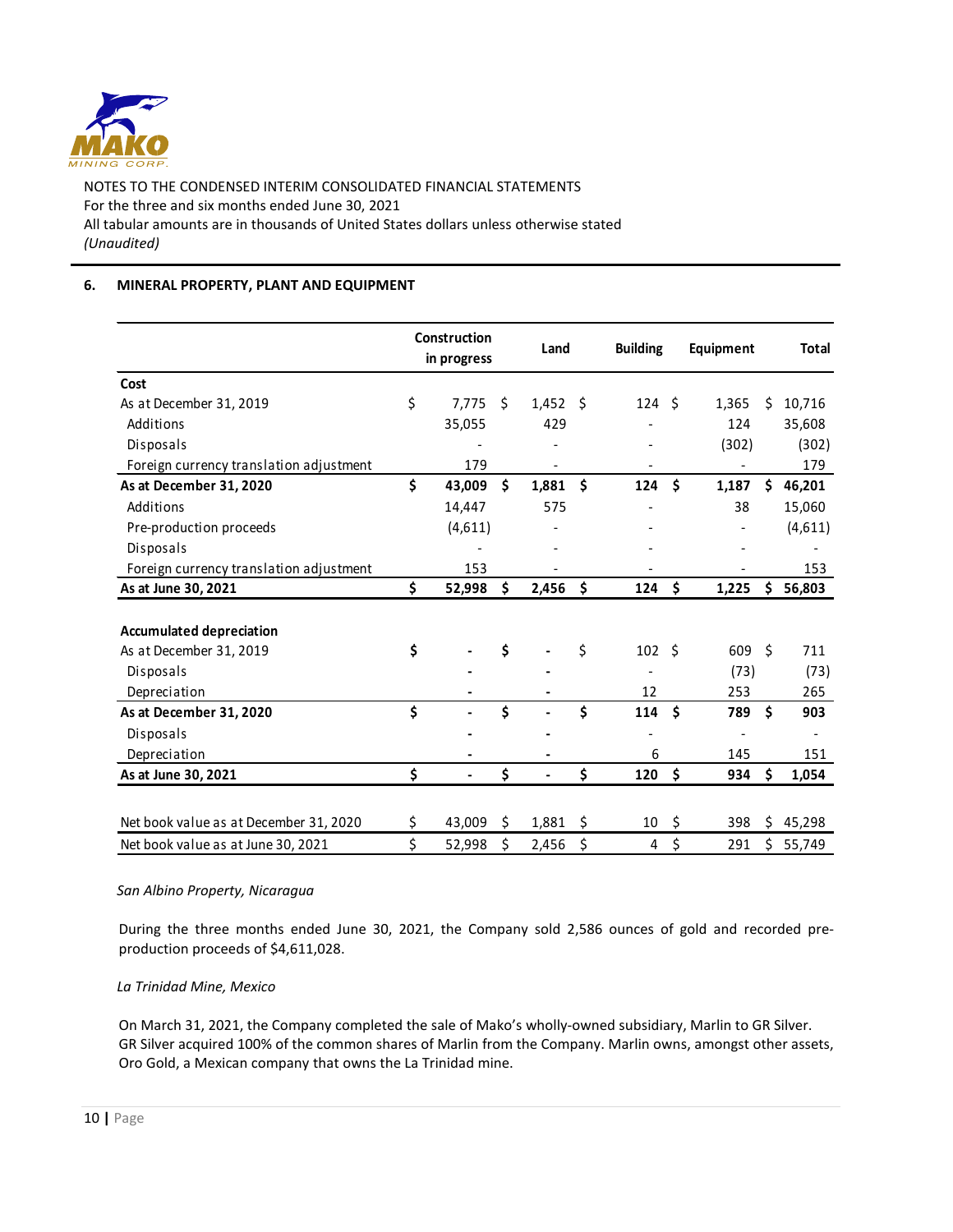

# **7. ACCOUNTS PAYABLE AND ACCRUED LIABILITIES**

| As at                                      | June 30, 2021 | December 31, 2020 |
|--------------------------------------------|---------------|-------------------|
| Trade payables                             | $9,956$ \$    | 4,116             |
| Trade payables - Mexican mining contractor | 980           | 942               |
| Due to related parties (Note 11)           | 736           | 74                |
|                                            | 11,672        | 5,132             |
| Mexico mining concession taxes             |               | 8,878             |
|                                            | 11,672        | 14,010            |
| Non-current liability                      |               |                   |
| Trade payables - mining contractor         |               |                   |
|                                            | 11.672        | 14.010            |

On October 7, 2019, the Company entered into a settlement agreement with the Company's mining contractor in Mexico. The Company had an outstanding liability of \$11,343,338 with the two parties agreeing to settle the balance of the liability for \$6,000,000, payable as follows:

- \$4,000,000 on the date of signing the settlement agreement (paid)
- \$1,000,000 on the first anniversary of the settlement agreement (paid)
- \$1,000,000 on the second anniversary of the settlement agreement

Management has discounted the value of the remaining liability using a rate of 8%, which is management's estimate of the weighted average cost of capital for the Company.

# **8. RECLAMATION AND REHABILITATION OBLIGATIONS**

| As at                                                       | June 30, 2021 |     | December 31, 2020 |
|-------------------------------------------------------------|---------------|-----|-------------------|
| Opening balance                                             | 1,640         | - S | 2,135             |
| Cash outflows for reclamation and rehabilitation activities | (170)         |     | (2, 325)          |
| Changes in estimate                                         | 523           |     | 1,798             |
| Accretion expense                                           | 8             |     | 32                |
| Closing balance                                             | 2,001         | ς   | 1,640             |
| Current portion                                             | 1,080         | -S  | 806               |
| Long-term portion                                           | 921           |     | 834               |
|                                                             | 2,001         |     | 1,640             |

The Company has recognized liabilities relating to the La Trinidad mine and the San Albino Project and has determined that no significant closure and reclamation liabilities exist in connection with the activities on its other properties. The Company has calculated the present value of the closure and reclamation provision as at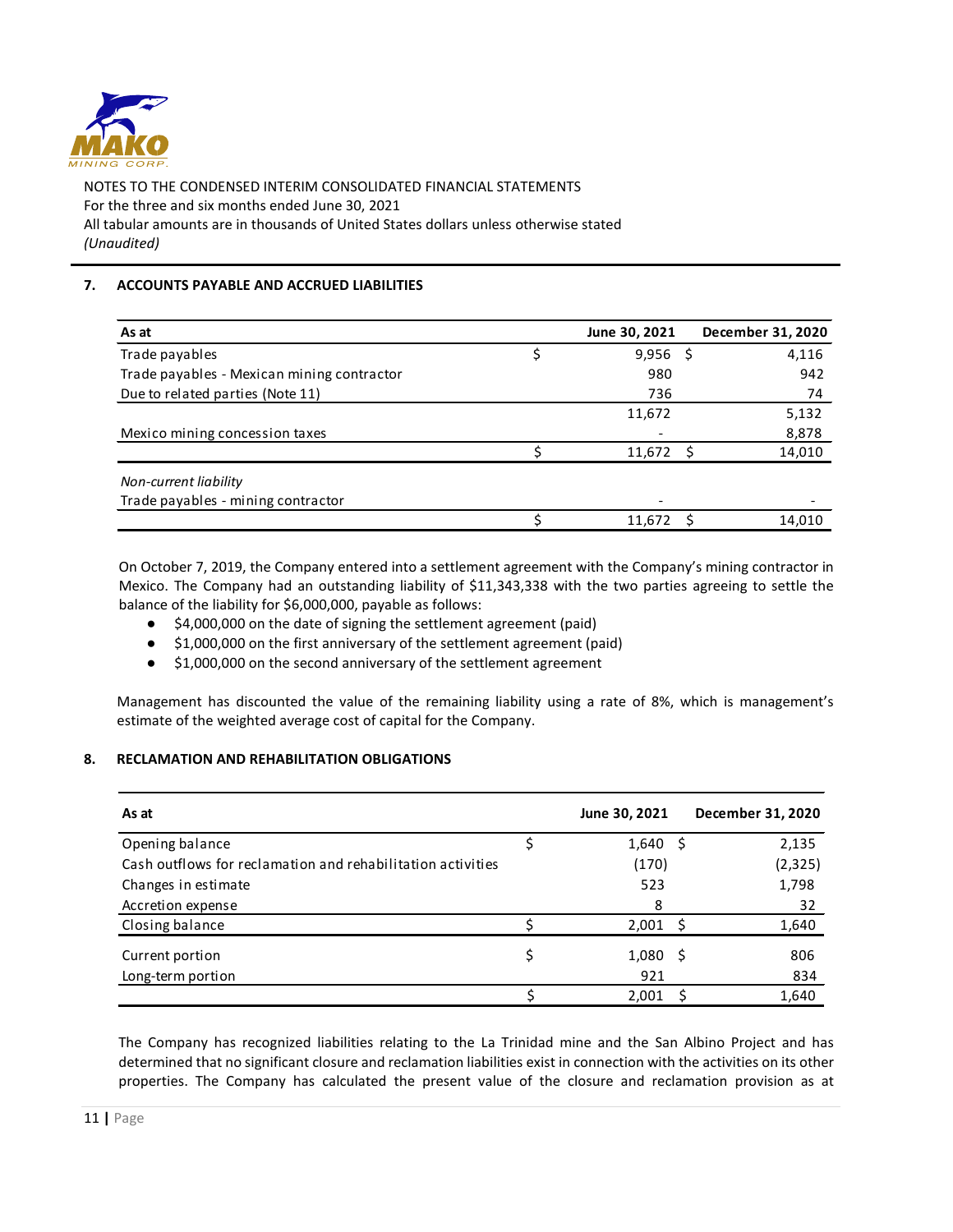

June 30, 2021 using the undiscounted estimate of cash outflows associated with reclamation activities as \$2,370,498 (December 31, 2020 - \$1,860,509), with \$1,080,677 associated to the La Trinidad mine and \$1,289,821 associated with the San Albino Project. The provision was determined using a discount rate of 0.06% -2.0% (December 31, 2020 – 0.09%-1.45%) and an inflation rate of 2.17% (December 31, 2020 – 1.97%). The Company intends to complete the reclamation activities on La Trinidad by the end of 2021.

# **9. TERM LOANS**

| As at                                        | June 30, 2021    | December 31, 2020 |
|----------------------------------------------|------------------|-------------------|
| Wexford Loan                                 |                  |                   |
| <b>Accrued Interest</b>                      | \$<br>$1,659$ \$ | 906               |
| Cash Bonus Interest                          | 1,265            | 813               |
|                                              | \$<br>2,924      | Ŝ.<br>1,719       |
| Principal                                    | 15,150           | 15,150            |
| Total Wexford loan                           | 18,074 \$        | 16,869            |
| Nebari Loan                                  | 6,106            |                   |
| <b>Total Term Loans</b>                      | 24,180           | 16,869<br>- \$    |
| Disclosed as follows:<br>Current liabilities | $9,030$ \$       | 1,719             |
| Non-current liabilities                      | 15,150           | 15,150            |
|                                              | 24,180           | 16,869<br>\$.     |

#### (a) Wexford Loan

On February 20, 2020, the Company entered into a \$15,150,000 unsecured loan facility (the "Wexford Loan") from Wexford Catalyst Trading Limited, Wexford Spectrum Trading Limited and Debello Trading Limited (collectively, the "Lenders"), each private investment funds managed by the Company's controlling shareholder, Wexford Capital LP ("Wexford Loan Agreement"). The Wexford Loan matures in August 2022. The Wexford Loan may also be prepaid at any time, in whole or in part, at par plus accrued but unpaid interest, without penalty or premium ("Obligations Termination Date"). The Wexford Loan bears interest at the rate of 8.0% per annum until the first anniversary of the closing date, increasing to 10% per annum thereafter, which interest is payable semi-annually on June 30th and December 31st each year, with the first interest payment due on December 31, 2020. The Company paid a non-refundable up-front fee of \$150,000 to the Lenders on the closing of the Wexford Loan.

As at December 31, 2020 and as at June 30, 2021, the Wexford Loan was fully drawn.

On December 31, 2020, the Company received a waiver from the Lenders on the requirement to make the first interest payment on December 31, 2020 ("First Waiver and Extension"), subject to the following conditions: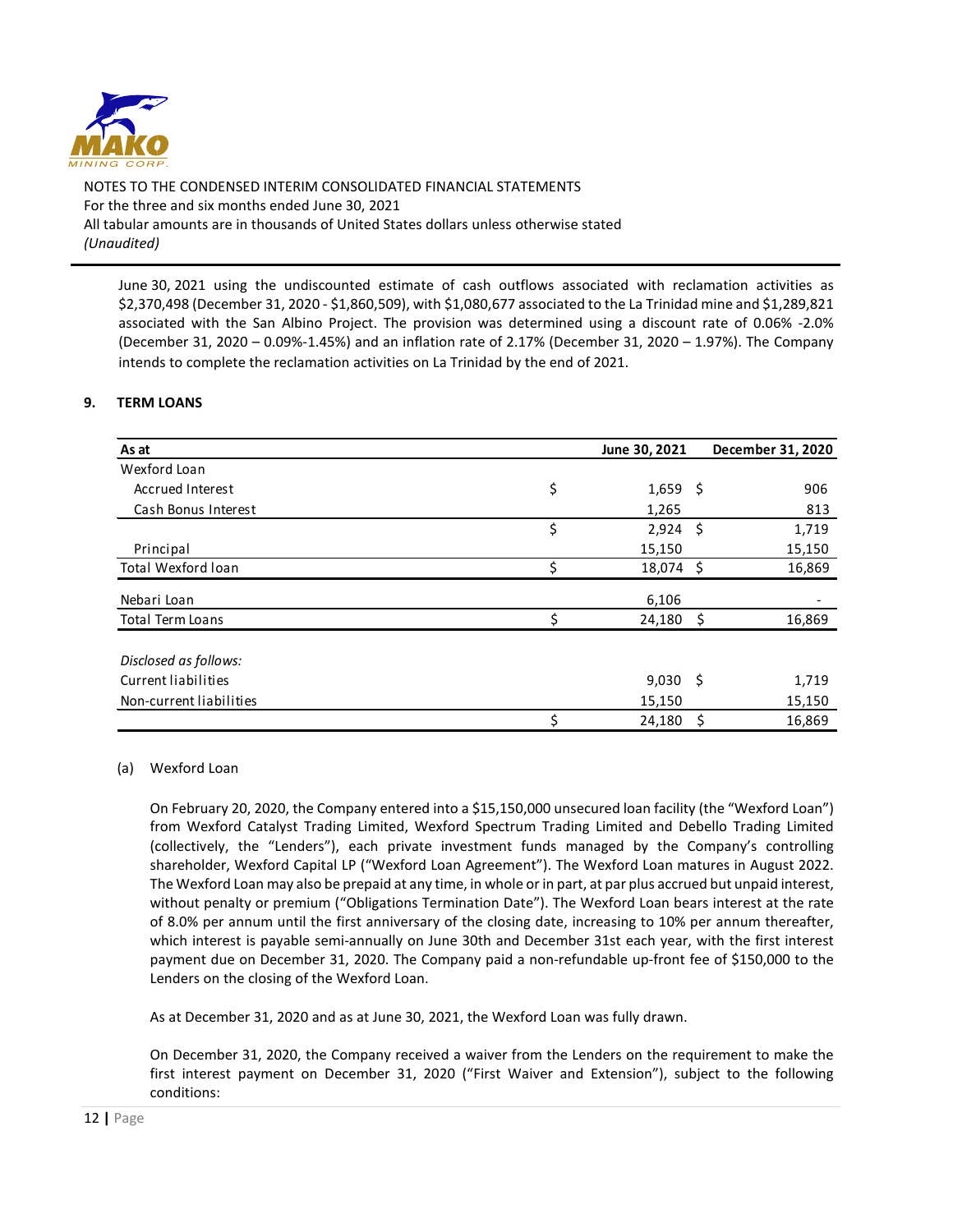

- i. the first interest payment date shall be June 30, 2021;
- ii. all accrued and unpaid interest on the outstanding principal amount of the Wexford Loan as of December 31, 2020 shall accrue interest from and after December 31, 2020 at the applicable interest rate; and
- iii. all accrued and unpaid interest on the outstanding principal amount of the Wexford Loan as of December 31, 2020, together with interest thereon as set out in paragraph (b) above, shall be due and payable on June 30, 2021.

If the Wexford Loan is not repaid in full on or prior to the first anniversary of the closing date, then the Company must pay to the Lenders cash bonus interest on the first anniversary of the closing date and on each successive anniversary in an amount equal to the cash equivalent of 500 ounces of gold calculated based on the average Gold Fixing Price in the London Bullion Market during the most recently completed calendar month at the time the payment is made, in accordance with the applicable formula set out in the Wexford Loan Agreement ("Cash Bonus Interest").

On February 20, 2021, the Company received a waiver from the Lenders on the requirement to make the Cash Bonus Interest on February 20, 2021, subject to the following conditions:

- i. the Cash Bonus Interest amount shall be due and payable on the earlier of June 30, 2021 and the date on which the Wexford Loan is repaid in full by the Company to the Lenders (such earlier date, the "Deferred Payment Date");
- ii. the Company shall pay to the Lenders, additional cash bonus interest on the Deferred Payment Date in an amount equal to the price of 178.75 ounces of gold calculated based on the average Gold Fixing Price in the London Bullion Market during the most recently completed calendar month at the time the payment is made; and
- iii. if the Obligations Termination Date does not occur on or before February 20, 2022, then the cash bonus interest payment that will become due and payable on February 20, 2022 will be calculated in accordance with the applicable formula set out in the Wexford Loan Agreement, except that, for purposes of this payment only, the amount will be the cash equivalent of 321.25 ounces of gold rather than 500 ounces of gold.

On June 30, 2021, the Company received another waiver from the Lenders to defer the accrued interest of \$1,659,312 and the cash bonus interest of \$1,264,756, a total of \$2,924,068 ("Further Deferred Payment Amount"), subject to the following conditions:

- i. the Company shall make a voluntary prepayment of a portion of the outstanding Wexford Loan in an aggregate principal amount equal to the Further Deferred Payment Amounts on or before July 30, 2021;
- ii. the Further Deferred Payment Amount shall be due and payable on the earlier of the Maturity Date and the date that demand therefor is made by the Lender; and
- iii. the Further Deferred Payment Amount shall accrue interest from and after June 30, 2021 at the applicable interest rate, which accrued interest shall, to the extent unpaid, be compounded monthly on the last banking day of each calendar month, and, unless sooner paid by the Company, shall become due and be paid on the earlier of the Maturity Date and the date on which payment of the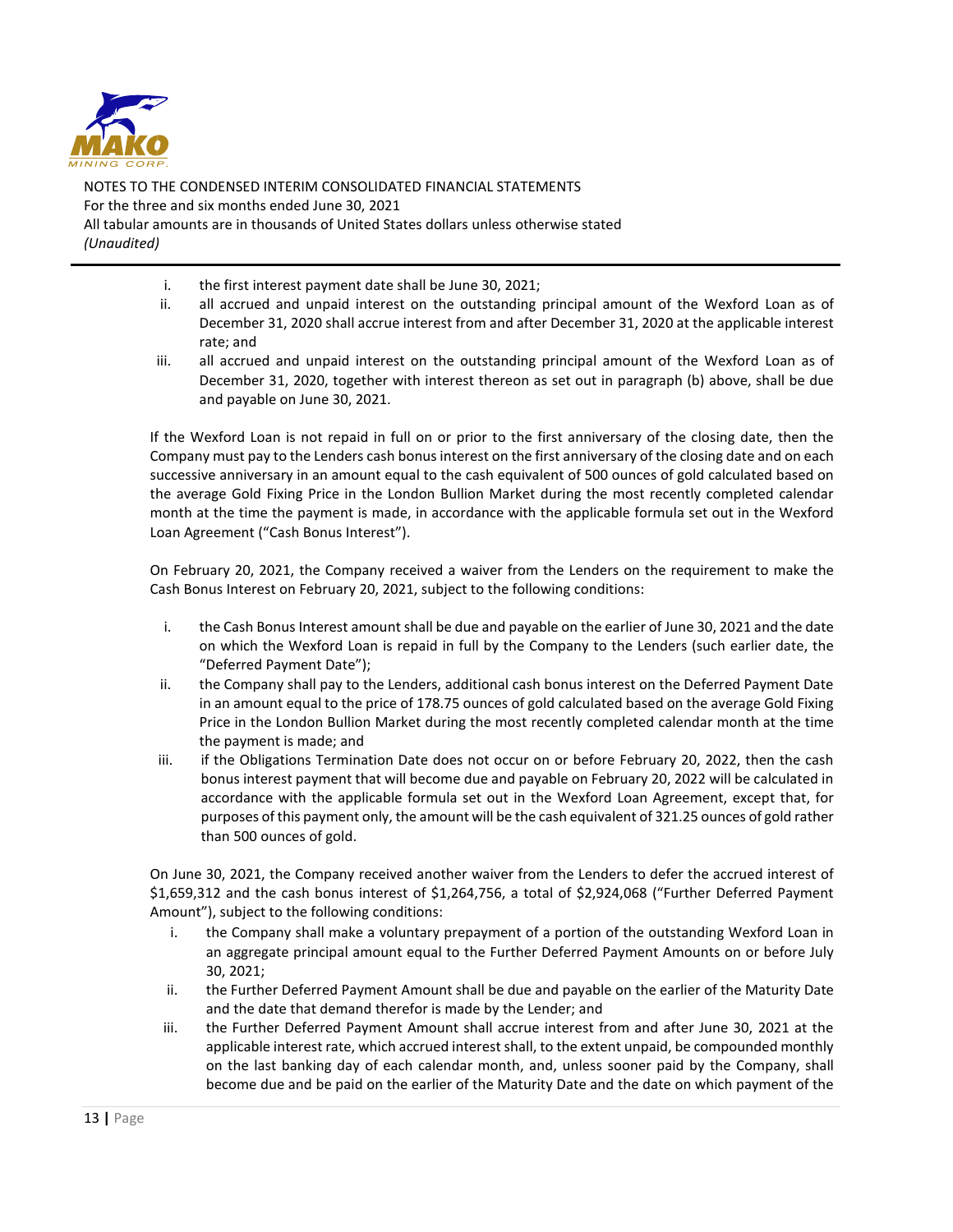

> Further Deferred Payment Amounts is demanded by the Lender in accordance with paragraph (ii) above. Refer to Note 16.

During the three and six months ended June 30, 2021, the Company recorded \$422,677 and \$753,902 of accrued interest on the Wexford Loan, all of which has been capitalized to construction in progress. The total interest liability of \$2,924,068 has been disclosed in accounts payable.

# (b) Nebari Loan

On March 2, 2021, the Company completed a financing arrangement with Nebari Natural Resources Credit Fund I, LP ("Nebari"), whereby Nebari provided financing of \$6,340,000 (the "Principal Amount") (the "Nebari Loan"). The interest rate on the Principal Amount is 8% with an original issue discount of 5.3% and a maturity date of March 31, 2022. There are no prepayment penalties. The interest rate increases to 20% on any unpaid amount owing in an event of default. The Company has paid Nebari a fee of \$10,000 to provide the bridge loan. The Financing is secured by a pledge of shares in favour of Nebari of the Company's Nicaraguan subsidiaries, Gold Belt and Nicoz. The Nebari Loan further provides that if the Company makes any prepayment under the Wexford Loan (the "Wexford Repayment Amount"), the Company shall make a mandatory prepayment to Nebari (the "Lender Prepayment Amount") in at least the amount necessary such that to the quotient obtained by dividing the Lender Prepayment Amount by the Wexford Repayment Amount is greater to or equal to 0.418 and such prepayment shall be applied against the Principal Amount. Refer to Note 16.

During the three and six months ended June 30, 2021, the Company paid \$126,453 and \$167,677 interest, respectively.

### **10. SHARE CAPITAL**

- (a) Authorized Unlimited number of common shares, without par value.
- (b) Issued
	- (i) During the three months ended June 30, 2021, the Company issued 1,940,000 common shares on the exercise of 1,940,000 stock options for gross proceeds of \$475,904 (C\$579,256). The carrying value associated with these options was \$288,079 which was transferred from contributed surplus to share capital.
	- (ii) In February 2021, the Company issued 625,000 common shares on the exercise of 625,000 stock options for gross proceeds of \$76,915 (C\$97,656). The carrying value associated with these options was \$22,621 which was transferred from contributed surplus to share capital.
	- (iii) On July 16, 2020, the Company completed a private placement of 71,000,000 units for gross proceeds of \$20,947,506 (C\$28,400,000), of which, 41,000,000 units were issued to Wexford Spectrum Trading Limited and Wexford Catalyst Trading Limited, funds managed by Wexford Capital LP (collectively,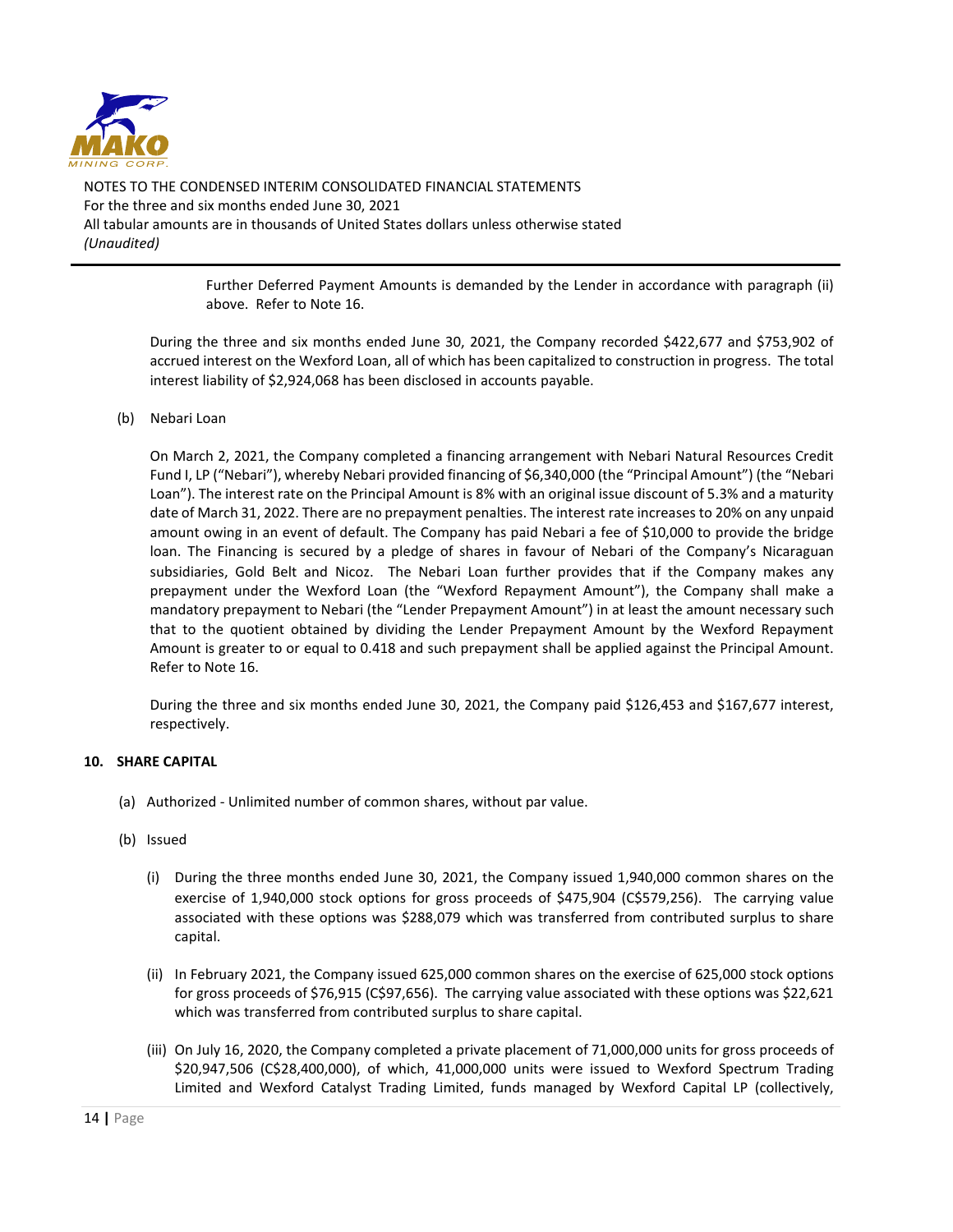

> "Wexford"); and the remaining 30,000,000 units was a bought deal private placement (the "Bought Deal"). Each unit consists of one common share of the Company and one-half of one common share purchase warrant (each whole common share purchase warrant, a "Warrant"). Each Warrant is exercisable by the holder thereof to purchase one common share of the Company at an exercise price of C\$0.60 until January 16, 2022. The fair value of these Warrants was calculated as \$3,403,970 (C\$4,615,000) using the Black-Scholes model (note 12 (e)).

- (iv) The Company paid the underwriters a cash fee equal to 6.0% of the gross proceeds of the Bought Deal and issued to the underwriters broker warrants the equivalent of 5.0% of the number of units sold pursuant to the Bought Deal (the "Broker Warrants"). Each Broker Warrant is exercisable by the holder thereof to purchase one common share of the Company at an exercise price of C\$0.40 until January 16, 2022. The fair value of these Broker Warrants was calculated as \$199,149 (C\$270,000) using the Black-Scholes model (note 12 (e)). The Company also incurred share issuance costs of \$885,743 (C\$1,197,907).
- (v) In December 2020, the Company issued 135,000 common shares on the exercise of 135,000 stock options for gross proceeds of \$26,438 (C\$33,750). The carrying value associated with these options was \$19,142 which was transferred from contributed surplus to share capital.
- (vi) In August 2020, the Company issued 470,000 common shares on the exercise of 470,000 stock options for gross proceeds of \$89,150 (C\$117,000). The carrying value associated with these options was \$64,938 which was transferred from contributed surplus to share capital.
- (vii) On May 26, 2020, the Company issued 825,000 common shares on the exercise of 825,000 stock options for gross proceeds of \$117,348 (C\$160,063). The fair value associated with these options was \$82,558 which was transferred from contributed surplus to share capital.
- (c) Share purchase warrants

As at March 31, 2021, the Company had 35,500,000 (December 31, 2020 – 35,500,000) share purchase warrants issued and outstanding, exercisable at C\$0.60 per warrant and expiring on January 16, 2022.

As at June 30, 2021, the Company had 1,500,000 (December 31, 2020 – 1,500,000) Broker Warrants issued and outstanding, exercisable at C\$0.40 per warrant and expiring on January 16, 2022.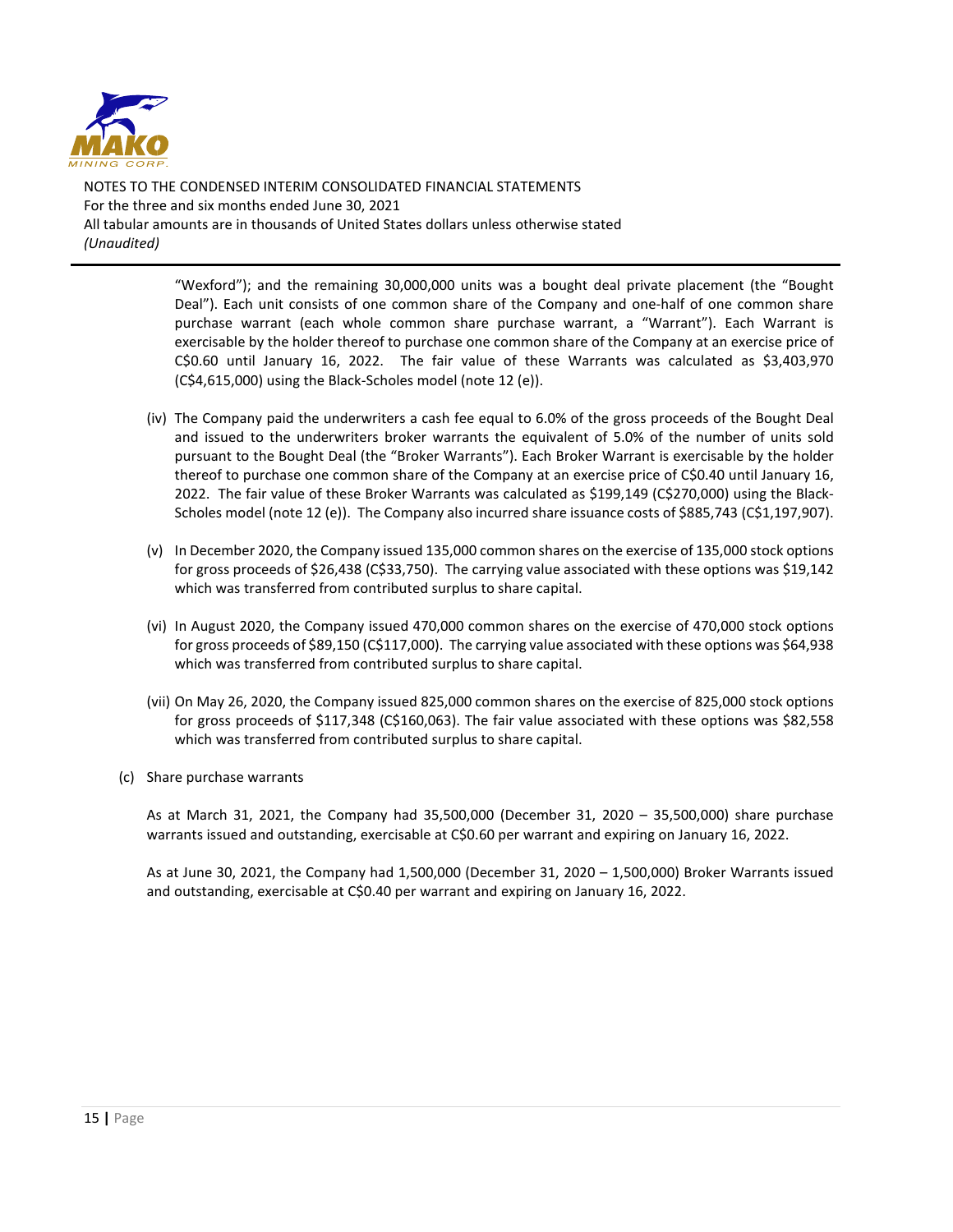

# (d) Share options

|                          | For the six months<br>ended June 30, 2021 | For the year ended<br>December 31, 2020 |             |             |
|--------------------------|-------------------------------------------|-----------------------------------------|-------------|-------------|
|                          | Number                                    |                                         |             |             |
|                          | of options                                | <b>WAEP</b>                             | of options  | <b>WAEP</b> |
| Opening balance          | 48,282,500                                | CSD.25                                  | 50,160,000  | C\$0.25     |
| Granted                  | 1,000,000                                 | 0.35                                    | 1,300,000   | 0.51        |
| Forfeited                | (872, 500)                                | 0.31                                    | (497,500)   | 0.26        |
| Exercised <sup>(1)</sup> | (2,565,000)                               | 0.16                                    | (1,430,000) | 0.22        |
| Expired                  |                                           |                                         | (1,250,000) | 0.30        |
| <b>Ending balance</b>    | 45,845,000                                | C\$0.26                                 | 48,282,500  | C\$0.26     |
| Options exercisable      | 23,717,500                                | C\$0.26                                 | 26,530,000  | C\$0.26     |

WAEP = Weighted average exercise price

*(1) The weighted average share price at the date of exercise for the year ended December 31, 2020 C\$0.45. The weighted average share price at the date of exercise for the six months ended June 30, 2021 C\$0.39.*

On February 4, 2021, the Company granted 1,000,000 stock options to an officer of the Company exercisable to acquire one common share of the Company at an exercise price of C\$0.345 per share for a term of five years, expiring on February 4, 2026. The stock options vest as to 25% on the date of grant, and as to 25% on each of the first, second and third anniversary of the date of grant. The fair value of these options was calculated as \$149,139 (C\$190,628) using the Black-Scholes model.

On July 21, 2020, the Company granted 1,300,000 stock options to its non-executive directors, each exercisable to acquire one common share of the Company at an exercise price of C\$0.51 until July 21, 2025. The stock options vest as to 25% on the date of grant, and as to 25% on each of the first, second and third anniversary of the date of grant. The fair value of these options was calculated as \$276,282 (C\$374,620) using the Black-Scholes model.

During the three and six months ended June 30, 2021, the Company recorded share-based payments expense of \$113,405 and \$238,811 (June 30, 2020 - \$158,256 and \$322,032), respectively, of which \$133,405 and \$233,646 (June 30, 2020 - \$141,222 and \$287,369) is included in general and administrative expenses in net income (loss) and \$nil and \$5,165 (June 30, 2020 - \$17,034 and \$34,663) is included in construction in progress, respectively.

In June 2021, 988,000 stock options were exercised at a weighted average exercise price of C\$0.25 for gross proceeds to the Company of \$200,857 (C\$242,500). The weighted average share price at the date of exercise was C\$0.42.

In May 2021, 952,000 stock options were exercised at a weighted average exercise price of C\$0.25 for gross proceeds to the Company of \$198,132 (C\$239,100). The weighted average share price at the date of exercise was C\$0.39.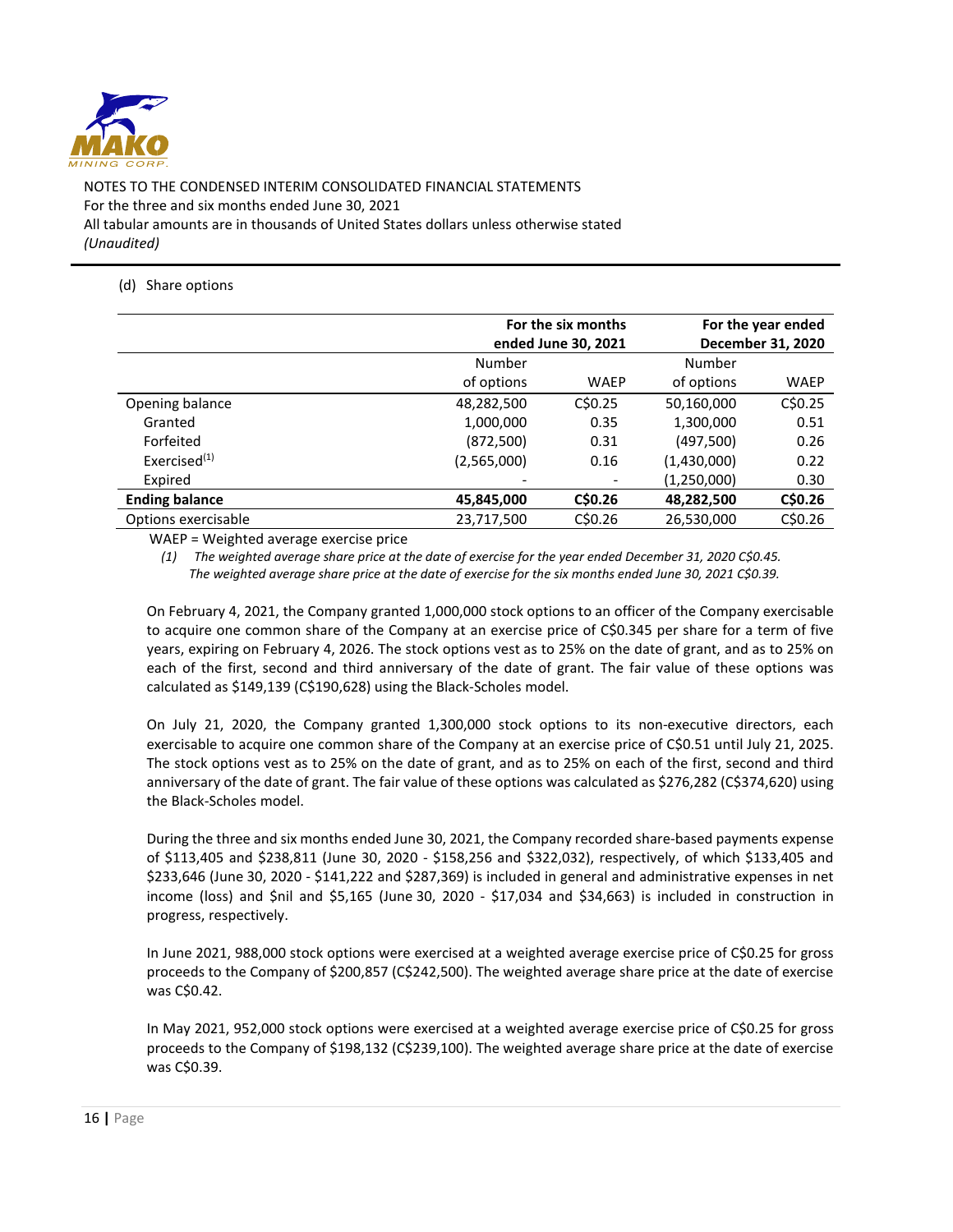

> On February 18, 2021, 250,000 stock options were exercised at C\$0.10 for gross proceeds to the Company of \$19,679 (C\$25,000). The weighted average share price at the date of exercise was C\$0.35.

> On February 11, 2021, 187,500 and 187,5000 stock options were exercised at C\$0.1625 and C\$0.225 for gross proceeds to the Company of \$57,236 (C\$72,656). The weighted average share price at the date of exercise was C\$0.36.

> In December 2020, 135,000 stock options were exercised at C\$0.25 for gross proceeds to the Company of \$26,438 (C\$33,750). The weighted average share price at the date of exercise was C\$0.35.

> In August 2020, 470,000 stock options were exercised at C\$0.25 for gross proceeds to the Company of \$89,150 (C\$117,500). The weighted average share price at the date of exercise was C\$0.47.

> In June 2020, 800,000 stock options were exercised at C\$0.195 and 25,000 stock options were exercised at C\$0.1625 for gross proceeds to the Company of \$117,348 (C\$160,062). The weighted average share price at the date of exercise was C\$0.45.

(e) The fair value of stock options and warrants are estimated using the Black-Scholes option pricing model with the following weighted average assumptions:

|                                 |                | For the six months<br>ended June 30, 2021 | For the year ended<br>December 31, 2020 |                 |  |  |
|---------------------------------|----------------|-------------------------------------------|-----------------------------------------|-----------------|--|--|
|                                 | <b>Options</b> | <b>Warrants</b>                           | <b>Options</b>                          | <b>Warrants</b> |  |  |
| Risk-free interest rate         | 0.49%          | N/A                                       | 0.35%                                   | 1.36%           |  |  |
| Expected dividend yield         |                | N/A                                       |                                         |                 |  |  |
| Expected stock price volatility | 67.12%         | N/A                                       | 69.25%                                  | 77.83%          |  |  |
| Expected life in years          | 5 years        | N/A                                       | 5 years                                 | 1.5 years       |  |  |
| Forfeiture rate                 | 0.00%          | N/A                                       | 0.00%                                   | 0.00%           |  |  |
| Weighted average fair value     | C\$0.05        | N/A                                       | C\$0.29                                 | C\$0.13-C\$0.18 |  |  |

# **11. RELATED PARTY TRANSACTIONS**

(a) Key management compensation

Key management personnel include those persons having authority and responsibility for planning, directing and controlling the activities of the Company, and comprise the Company's Chief Executive Officer, Chief Financial Officer, Chief Operating Officer, VP Corporate Development and Directors.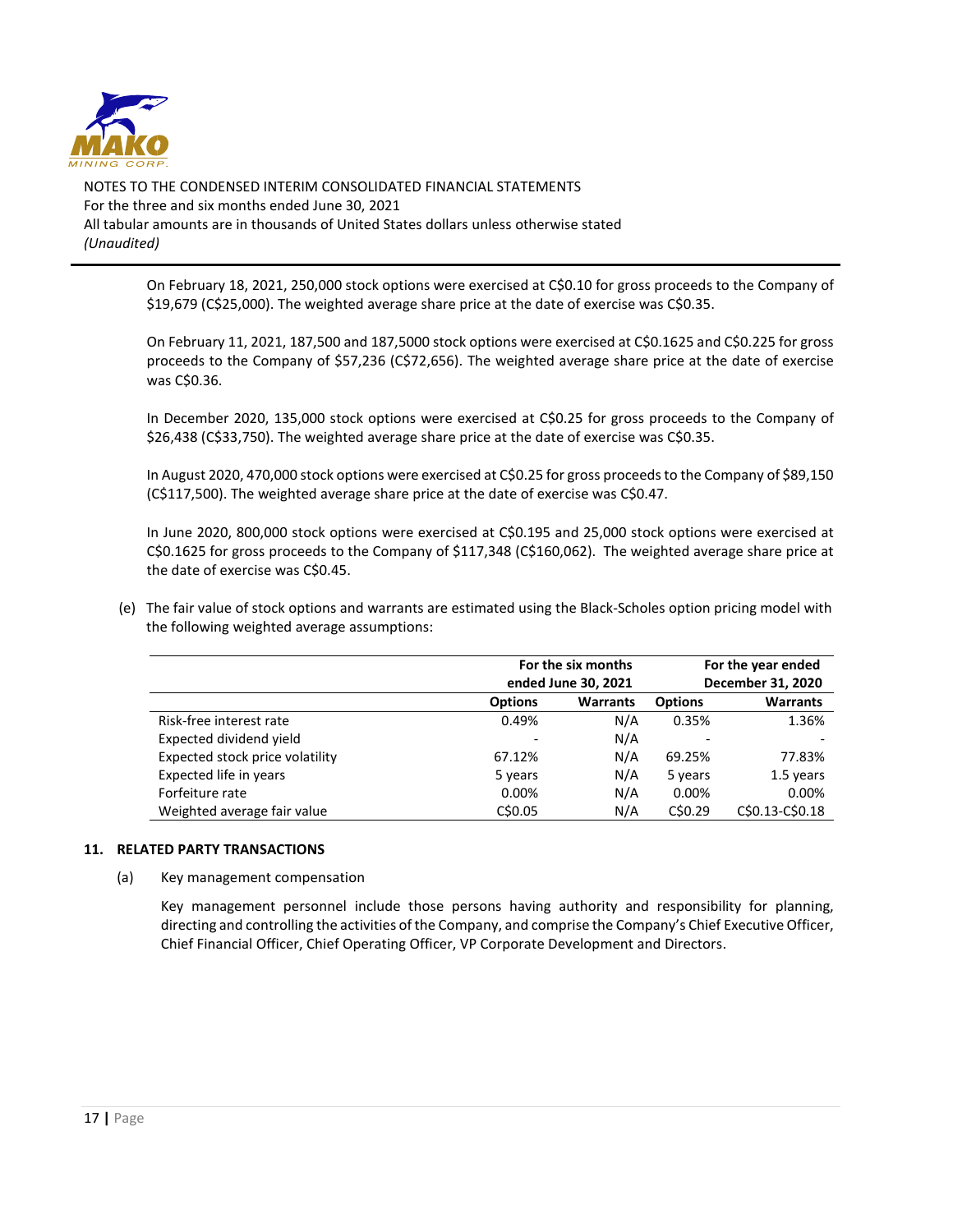

|                                          | For the three months ended |               |  | For the six months ended                  |  |                                 |  |     |
|------------------------------------------|----------------------------|---------------|--|-------------------------------------------|--|---------------------------------|--|-----|
|                                          |                            | June 30. 2021 |  | June 30, 2020 June 30, 2021 June 30, 2020 |  |                                 |  |     |
| Director fees                            |                            | 55\$          |  | 45                                        |  | 95 S                            |  | 76  |
| Salaries, consulting and management fees |                            | 268           |  | 313                                       |  | 1,315                           |  | 519 |
| Share-based compensation                 |                            | 59            |  | 140                                       |  | 133                             |  | 287 |
| Total                                    |                            | 382           |  | 498                                       |  | 1.543                           |  | 882 |
| As at                                    |                            |               |  |                                           |  | June 30, 2021 December 31, 2020 |  |     |
| Amount included in accounts payable      |                            |               |  |                                           |  | 715                             |  | 44  |

During the three months ended March 31, 2021, the Company granted bonuses of \$650,000 to three senior members of management and paid severance of \$154,625 to the former Chief Financial Officer.

(b) Tes-Oro Mining Group, LLC ("Tes-Oro")

Tes-Oro is a private company controlled by the Company's Chief Operating Officer. Tes-Oro is a full-service engineering, procurement and construction management firm working exclusively with the Company. During the three and six months ended June 30, 2021, the Company expensed fees relating to consulting services of \$18,421 and \$69,947 (June 30, 2020 - \$84,720 and \$237,754) and \$25,288 and \$63,132 (June 30, 2020 - \$25,218 and \$100,279) in general office expenses, respectively. Amounts payable to Tes-Oro as at June 30, 2021 were \$1,568 (December 31, 2020 were \$29,130).

(c) Wexford LP("Wexford")

Wexford is the Company's controlling shareholder. Except as noted elsewhere in the financial statements, during the three and six months ended June 30, 2021, the Company expensed fees of \$nil and \$15,484 related to legal fees (June 30, 2020 were \$nil). Amounts payable to Wexford as at June 30, 2021 were \$3,657 (December 31, 2020 were \$342).

(d) Sailfish Royalty Corp. ("Sailfish")

During the period ended June 30, 2021, the Company received an advance of \$143,338 and recorded precommercial proceeds of \$63,418 sold to Sailfish, a company related by common shareholders, officers and directors. As at June 30, 2021, a balance of \$97,135 remained from the advance received and is recorded in prepaid expense, and other

# **12. FINANCIAL INSTRUMENTS AND RISK MANAGEMENT**

Fair value hierarchy

Financial Instruments measured at fair value are classified into one of three levels using a fair value hierarchy that reflects the significance of the inputs used in making the measurements. The fair value hierarchy has the following levels: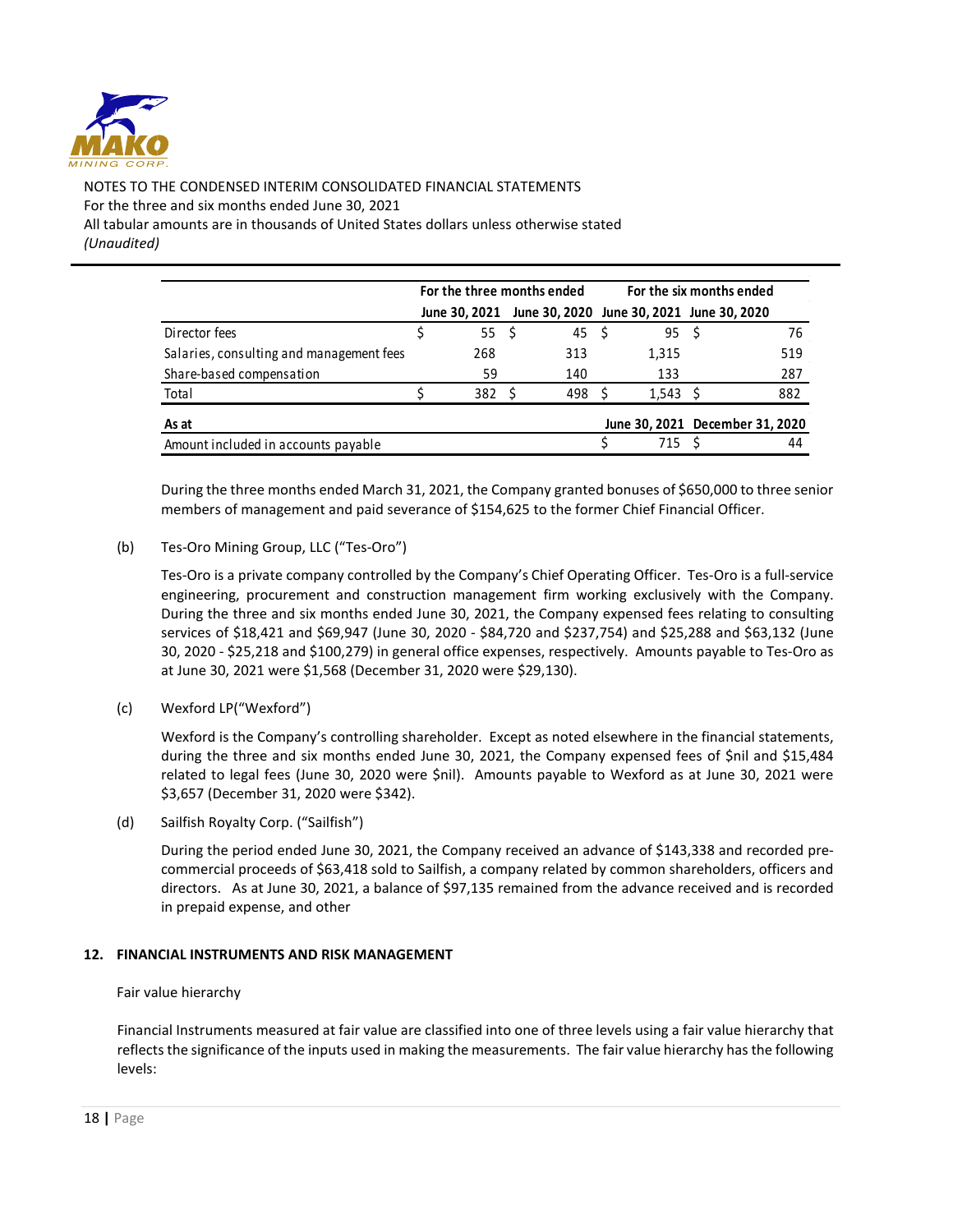

Level 1 – quoted prices (unadjusted) in active markets for identical assets or liabilities;

Level 2 – inputs other than quoted prices included in Level 1 that are observable for the asset or liability, either directly (i.e. as prices) or indirectly (i.e. derived from prices); and

Level 3 – inputs for the asset or liability that are not based on observable market data (unobservable inputs). The Company's financial instruments include cash and cash equivalents, receivables, accounts payable and the Term Loans. The carrying values of cash, receivables, accounts payables and Term Loans approximate fair value because of the short-term nature of these instruments or capacity of prompt liquidation.

The Company does not have any financial instruments that are measured using level 3 inputs.

During the six months ended June 30, 2021 there were no transfers between level 1, level 2 and level 3 classified assets and liabilities.

### **13. SEGMENTED INFORMATION**

As at June 30, 2021, the Company has one business segment, the production of gold and exploration of resources. The Company's principal product was gold doré with the refined gold bullion sold in the London spot market by the subsidiary in Barbados and for the year ended December 31, 2020 included sales of gold in carbon. The gold doré was produced at the La Trinidad Mine in Mexico.

All of the Company's significant non-current assets are distributed by geographic locations as follows:

|                                       | Canada                   | Nicaragua | <b>Total</b> |
|---------------------------------------|--------------------------|-----------|--------------|
| As at June 30, 2021                   |                          |           |              |
| Mineral property, plant and equipment | -                        | 55.749 S  | 55.749       |
| Exploration and evaluation assets     | $\overline{\phantom{0}}$ | 765       | 765          |
| As at December 31, 2020               |                          |           |              |
| Mineral property, plant and equipment | $\overline{\phantom{0}}$ | 45.298    | 45,298       |
| Exploration and evaluation assets     |                          | 765       | 765          |

#### **14. SUPPLEMENTARY CASH FLOW INFORMATION**

Changes in non-cash working capital comprise the following:

|                                                                  | For the six months ended |               |  |  |
|------------------------------------------------------------------|--------------------------|---------------|--|--|
|                                                                  | June 30, 2021            | June 30, 2020 |  |  |
| Receivables and refundable taxes                                 | (37) \$                  | 705           |  |  |
| Inventories                                                      | (239)                    | (670)         |  |  |
| Prepaid expenses, and other                                      | (169)                    | 17            |  |  |
| Accounts payable and accrued liabilities                         | 1,609                    | 1,621         |  |  |
| Provision for reclamation and rehabilitation - current liability | (170)                    | (1,796)       |  |  |
|                                                                  | 994 S                    | (123)         |  |  |